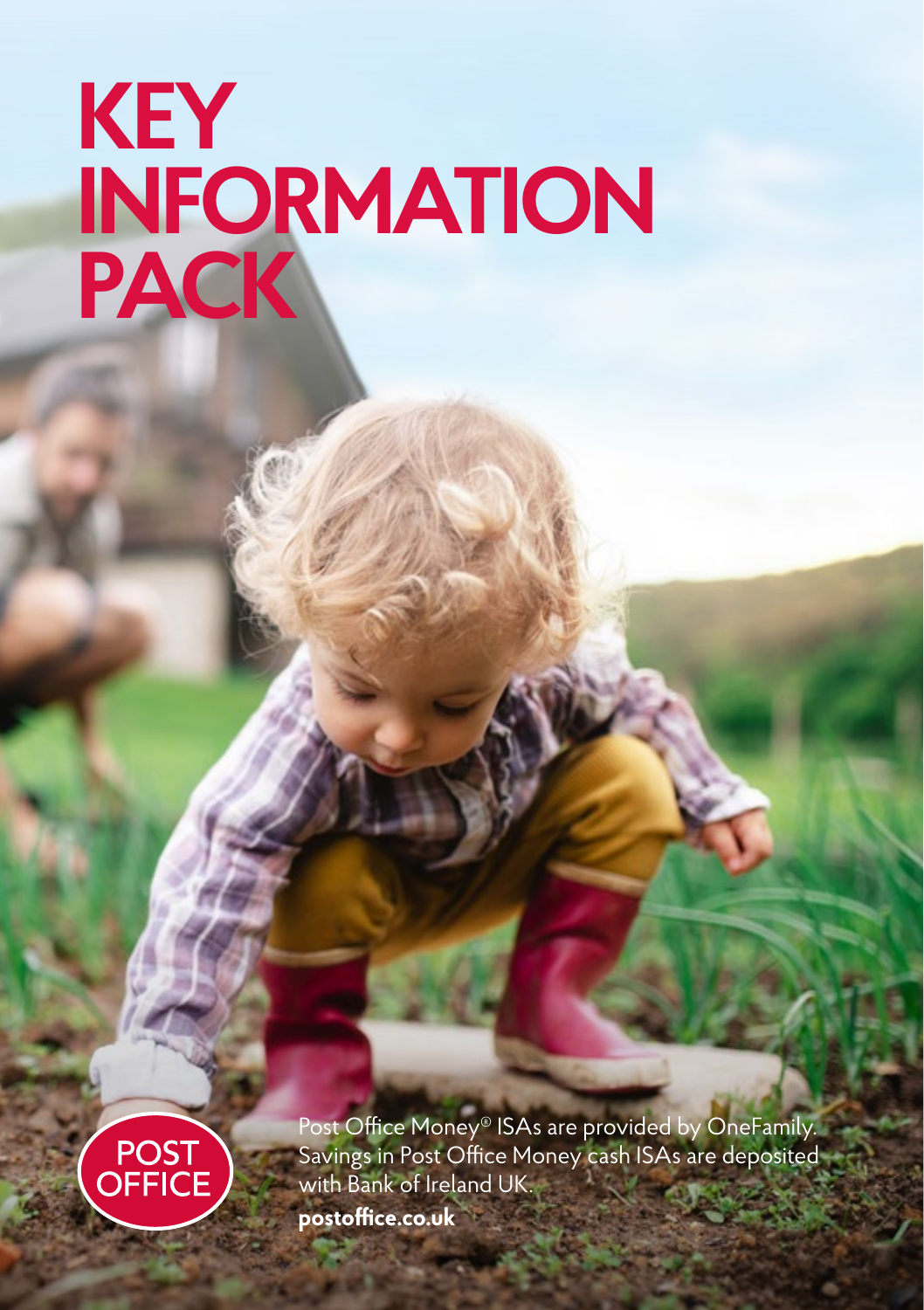## **Contents**

| Introduction to ISAs                           | 3  |
|------------------------------------------------|----|
| Which of our cash ISAs is right for you?       | 4  |
| Key Features of the Fixed Rate Cash ISA        | 6  |
| Key Features of the Easy Access Cash ISA       | 9  |
| How to apply                                   | 12 |
| Other information                              | 13 |
| Terms and Conditions for Post Office Cash ISAs | 18 |
| Post Office Privacy Policy                     |    |

## **Introduction to ISAs**

ISA stands for Individual Savings Account. ISAs were introduced by the Government to give people a tax-efficient way to save for the future.

Each Tax Year (that's the 6th April – 5th April) the government set the allowance – the amount of new money – you can save into an ISA that year. This can be saved into one type of ISA or split across multiple types of ISA. If you don't use all the annual allowance, it can't be carried over to the next Tax Year.

For an up to date list of ISAs available please visit

#### **https://www.gov.uk/individual-savings-accounts/overview.**

Your savings will stay tax-efficient as long as you keep the money in your ISA accounts.

You don't have to keep existing ISAs with the same provider. You can transfer existing ISAs to a new provider without affecting your ISA allowance. Not all ISAs accept transfers so you need to check first before applying.

### **Cash ISAs**

As long as you're over 16 years old, a UK resident and you haven't already paid into a cash ISA this tax year, you can save into a variable rate where the rate can go up or down over the life of the ISA or a fixed rate where the rate is guaranteed to stay the same for a fixed period of time.

Some Cash ISAs may offer instant access to your money while others may have limits on withdrawals.

### **What Cash ISAs does Post Office offer?**

- **• Easy Access Cash ISA** a variable rate Cash ISA
- **• Fixed Rate Cash ISA** a fixed rate Cash ISA

You can find everything you need to know about our Easy Access and Fixed Rate Cash ISAs in this brochure.

### **Post Office Money Cash ISAs are provided by OneFamily. Savings in Post Office Money Cash ISAs are deposited with Bank Of Ireland UK.**

We also offer an Online Cash ISA that may be more suitable to your needs. Please visit www.postoffice.co.uk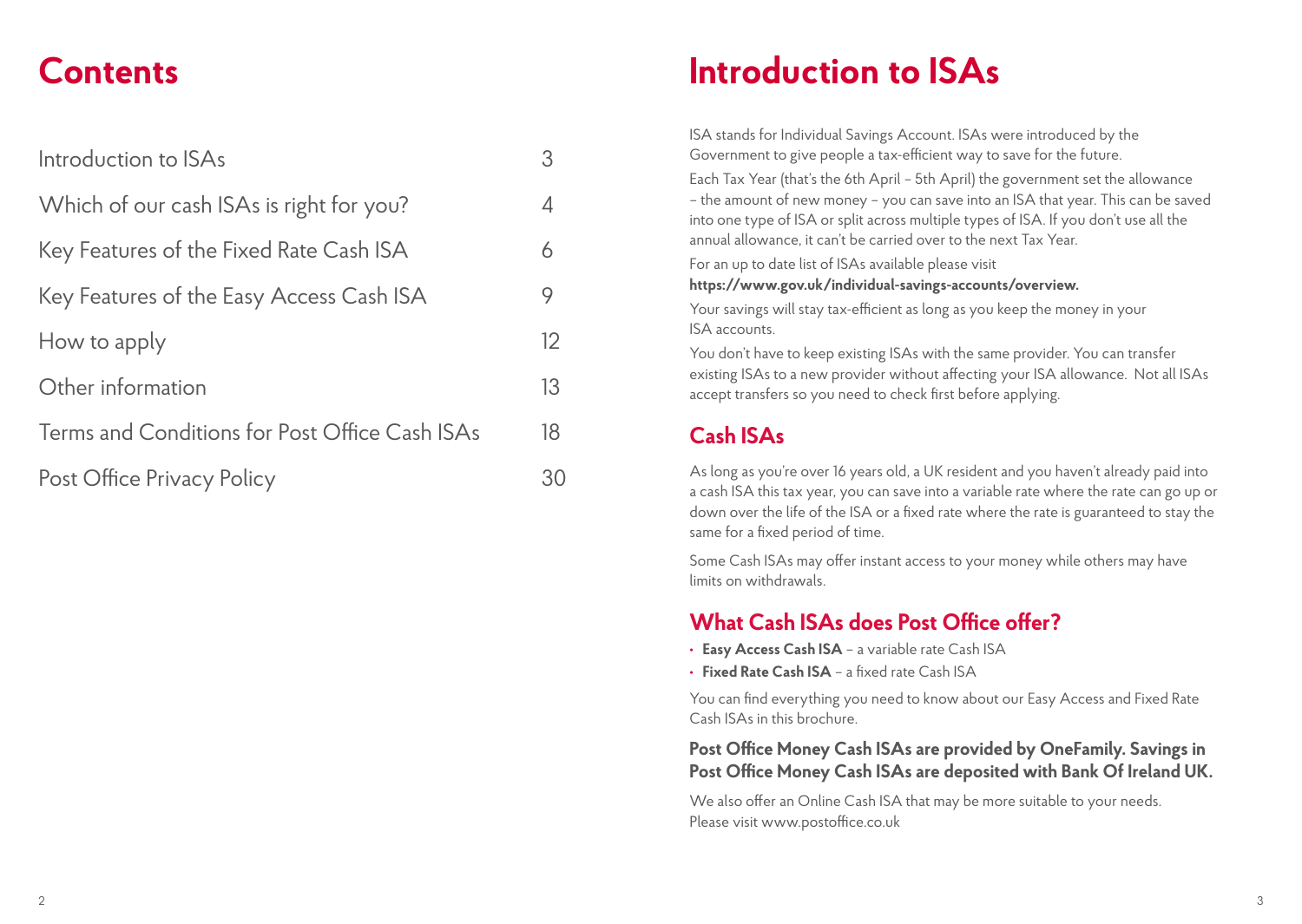## **Which of our cash ISAs is right for you?**

**Post Office Money Fixed Rate and Easy Access Cash ISAs are provided by OneFamily. Savings in Post Office Money Cash ISAs are deposited with Bank of Ireland UK.**

|                                       | <b>Fixed Rate Cash ISA</b>                                                                                                                                                                                                                                                                                                                                 |
|---------------------------------------|------------------------------------------------------------------------------------------------------------------------------------------------------------------------------------------------------------------------------------------------------------------------------------------------------------------------------------------------------------|
| <b>Interest Rate</b>                  | A tax-free <sup>*</sup> fixed interest rate for a 1, 2 or 3 year fixed term - you can<br>find the terms currently available and interest rates in-branch, online or<br>by phone and make sure you've picked up the Summary Box Leaflet<br>which includes important information you should also read.                                                       |
| <b>Interest</b><br><b>Calculation</b> | Interest is calculated daily. During the fixed rate term, interest is paid<br>annually on the anniversary of the account opening. After the end of<br>the fixed rate term, the interest is paid annually in March.                                                                                                                                         |
| <b>Deposit</b>                        | Open with a single deposit from £500. The maximum contribution for<br>the 2021/22 tax year is £20,000 - subject to contributions in to any<br>other type of ISA. You can't make any additional deposits, so, if your<br>deposit is less than the maximum you are allowed to pay in, you will<br>lose the rest of your cash ISA allowance for the tax year. |
| <b>Transfers</b>                      | You can transfer in ISAs held with other providers (minimum £500).<br>Before making a decision to transfer your ISA to us, you should check if<br>your current provider will charge a fee.                                                                                                                                                                 |
| <b>Withdrawals</b>                    | Withdrawals are not permitted during the fixed rate term. If you need to<br>access your money during the fixed rate term, you will need to transfer<br>to another ISA or close your account.                                                                                                                                                               |
| <b>Closing</b><br>your ISA            | If you close your ISA, your money will not benefit from the tax<br>advantages of ISAs in the future. Early closure or transfer is subject to a<br>Breakage Charge - if the interest you've earned doesn't cover this, you<br>may get back less than you put in.                                                                                            |
| <b>Managing</b><br>your ISA           | You can manage your savings by phone or post.                                                                                                                                                                                                                                                                                                              |

|                                       | <b>Easy Access Cash ISA</b>                                                                                                                                                                                                                                                                                                                                                                                                                                                                                                                                                                                                       |  |
|---------------------------------------|-----------------------------------------------------------------------------------------------------------------------------------------------------------------------------------------------------------------------------------------------------------------------------------------------------------------------------------------------------------------------------------------------------------------------------------------------------------------------------------------------------------------------------------------------------------------------------------------------------------------------------------|--|
| <b>Interest Rate</b>                  | A tax-free <sup>*</sup> variable interest rate. A fixed bonus rate may also be available<br>for the first 12 months, after this the rate will change to the underlying<br>variable rate. Find out our current rates, and details of any bonus,<br>in-branch, online or by phone and make sure you've picked up the<br>Summary Box leaflet which includes important information you<br>should also read.                                                                                                                                                                                                                           |  |
| <b>Interest</b><br><b>Calculation</b> | Interest is calculated daily paid annually in March.                                                                                                                                                                                                                                                                                                                                                                                                                                                                                                                                                                              |  |
| <b>Deposit</b>                        | You can open with a minimum deposit of £100 and make additional<br>deposits throughout the year up to the maximum personal ISA<br>allowance of £20,000 for the 2021/22 tax year - subject to<br>contributions in any other type of ISA.                                                                                                                                                                                                                                                                                                                                                                                           |  |
| <b>Transfers</b>                      | You can transfer in ISAs held with other providers (minimum £100 when<br>transfer is being used to open the ISA). Before making a decision to<br>transfer your ISA to us, you should check if your current provider will<br>charge a fee.                                                                                                                                                                                                                                                                                                                                                                                         |  |
| <b>Withdrawals</b>                    | You can make as many withdrawals as you'd like each tax year. The<br>minimum withdrawal amount is £10, or the value of the ISA if it is lower.<br>The Easy Access Cash ISA does not have flexible features. This means<br>that once withdrawn, your money will lose the tax advantages of ISAs<br>and cannot be replaced within your Easy Access Cash ISA without<br>affecting your annual ISA allowance. If you have already used your full<br>allowance in a tax year, you will not be able to make further deposits<br>into your Easy Access Cash ISA in that tax year, even if you've made a<br>withdrawal from your account. |  |
| <b>Closing</b><br>your ISA            | If you close your ISA, your money will not benefit from the tax<br>advantages of ISAs in the future. You can only make deposits into one<br>cash ISA in each tax year. If you have paid into your Easy Access Cash<br>ISA in the tax year you close it, this means you won't be able to pay<br>money into another cash ISA in the same tax year.                                                                                                                                                                                                                                                                                  |  |
| <b>Managing</b><br>your ISA           | You can manage your savings by phone or post.                                                                                                                                                                                                                                                                                                                                                                                                                                                                                                                                                                                     |  |

**The tax advantages of Post Office Money Cash ISAs depend on your individual circumstances and the tax treatment may change in the future.**

\* Tax-free means the interest paid will be free of UK Income Tax and Capital Gains Tax.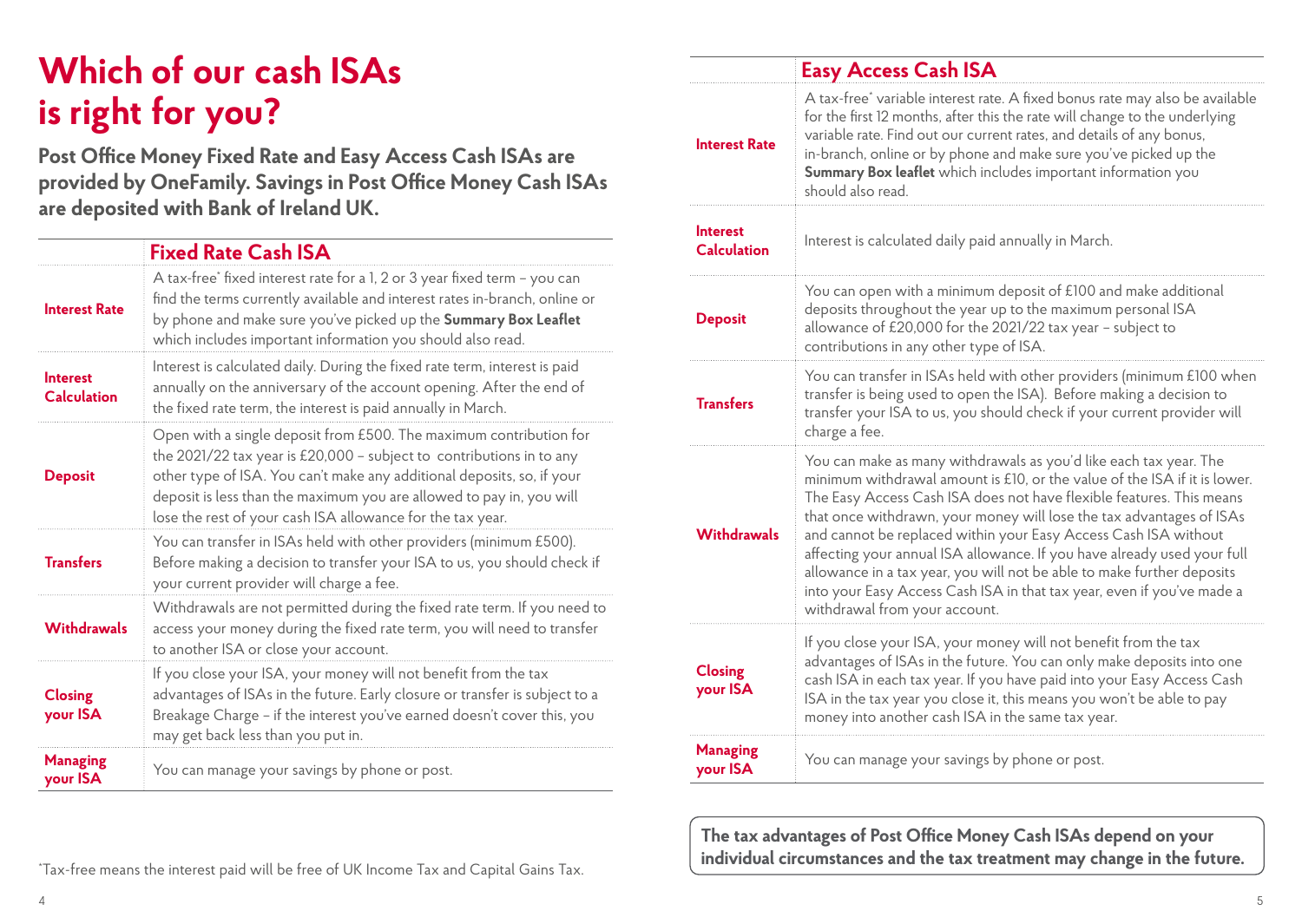### **keyfacts**



### **Key Features of the Fixed Rate Cash ISA**

The Financial Conduct Authority is a financial services regulator. It requires us, OneFamily, to give you this important information to help you decide whether the Fixed Rate Cash ISA is right for you. You should read this document carefully so that you understand what you are buying, and then keep it safe for future reference.

Please read these Key Features with the Terms and Conditions and Summary Box, which contain more detailed information about how this ISA will work.

The Fixed Rate Cash ISA is provided by OneFamily and your money will be deposited with Bank of Ireland UK. Any reference to "we", "us" or "our" in these Key Features means OneFamily.

### **Your key questions answered**

|                                                | ISA stands for Individual Savings Account. ISAs were introduced by the Government to give<br>people a tax-efficient way to save for the future. There are different types of ISA, for an up to date<br>list of those available please visit https://www.gov.uk/individual-savings-accounts/overview                                                                                                                                                                                                                                                                                                                                                                                                                                                                              |
|------------------------------------------------|----------------------------------------------------------------------------------------------------------------------------------------------------------------------------------------------------------------------------------------------------------------------------------------------------------------------------------------------------------------------------------------------------------------------------------------------------------------------------------------------------------------------------------------------------------------------------------------------------------------------------------------------------------------------------------------------------------------------------------------------------------------------------------|
| What is an ISA?                                | You can deposit up to the maximum annual ISA limit set each Tax Year (that's from 6 April to<br>5 April) subject to contributions in other types of ISAs. The annual ISA limit for the 2021/22 tax<br>year is £20,000. For example, if you deposit half of this years' limit in a cash ISA with one provider,<br>you can invest the other half into a stocks and shares ISA with the same or another ISA provider.<br>You can only make deposits and/or invest in one of each type of ISA each tax year.                                                                                                                                                                                                                                                                         |
|                                                | If you hold an ISA, you may be able to withdraw the cash from it and replace it within the same tax<br>year you took it out without affecting your annual ISA allowance. This ability is only available with<br>some ISA providers. If it's not a feature of an account you hold, any payment you make into that<br>ISA will be treated as a payment for the current tax year (regardless of any withdrawals you may<br>also have made during the same tax year). The Fixed Rate Cash ISA does not have flexible features.                                                                                                                                                                                                                                                       |
|                                                | The Fixed Rate Cash ISA could be right for you if you are a UK taxpayer aged 16 or over, and you<br>would like to save a lump sum in a tax-free <sup>*</sup> savings account where your money will earn a fixed<br>rate of interest.                                                                                                                                                                                                                                                                                                                                                                                                                                                                                                                                             |
|                                                | You should only consider the Fixed Rate Cash ISA if you will not need access to your money<br>during the fixed rate term and do not want to make any additional deposits or ISA transfers into<br>your account once it is open.                                                                                                                                                                                                                                                                                                                                                                                                                                                                                                                                                  |
| Is the Fixed Rate<br>Cash ISA right<br>for me? | Some ISAs are flexible and allow you to make withdrawals and replace the money back into<br>your account during the same tax year, without affecting your annual ISA allowance. Not all ISA<br>providers offer this as a feature and this is not currently available on the Fixed Rate Cash ISA. If you<br>decide to transfer an ISA with flexible features to the Fixed Rate Cash ISA, the flexible features will<br>no longer apply. If you've made a withdrawal from the ISA you're transferring, and want to replace<br>the money within the same tax year you made the withdrawal without affecting your annual ISA<br>allowance, you'll need to do this before you transfer. You should consider this carefully when<br>deciding whether this account is suitable for you. |
|                                                | Please remember the tax advantages depend on your individual circumstances and the tax<br>treatment of ISAs may change in the future.                                                                                                                                                                                                                                                                                                                                                                                                                                                                                                                                                                                                                                            |
|                                                | Neither we, nor Post Office Money, provide advice on this product. If you have any doubts about<br>the suitability of this account, you should seek independent financial advice.                                                                                                                                                                                                                                                                                                                                                                                                                                                                                                                                                                                                |
| Who can open                                   | To open the Fixed Rate Cash ISA you must be 16 or over and a UK resident for tax purposes.                                                                                                                                                                                                                                                                                                                                                                                                                                                                                                                                                                                                                                                                                       |
| the Fixed Rate<br>Cash ISA?                    | You cannot pay into more than one cash ISA in the same tax year.<br>ISAs cannot be applied for in joint names.                                                                                                                                                                                                                                                                                                                                                                                                                                                                                                                                                                                                                                                                   |

#### **Your key questions answered**

You can open the Fixed Rate Cash ISA with EITHER a deposit, or a transfer of another ISA you hold. If you would like to open an account with a deposit and a transfer or multiple transfers you will need to complete an application form for each method or transfer. For each application we receive, we will then open a separate account. If you would like more Application Forms, please contact us.

Your deposit can be made by either:

**•** cheque;

**How can I open the Fixed Rate Cash ISA?**

- **•** debit card; or,
- **•** payment from your Post Office Money easy access Savings account.

You can only make your deposit by debit card if you apply in a Post Office branch.

You must specify the method and amount of your deposit or transfer on the application form. No subsequent deposits are allowed.

Only cheques drawn on a personal bank account (including Bankers drafts and Building Society cheques) are acceptable.

You can only save into one cash ISA with one provider each tax year. This means that any deposit you make to open your Fixed Rate Cash ISA will be the only amount that you can save in a cash ISA during the current tax year (as you cannot make additional deposits once your account is open).

Before making a decision to transfer an ISA to us, you should check if your current provider will charge a fee.

#### **See the "Opening your account" section of the Terms and Conditions for more information on opening your account.**

| When will my<br>account open? | We will open your account when we accept your application and either:<br>• we receive and accept your deposit; or,<br>• we request the transfer value for your existing ISA;<br>whichever is earlier.        |
|-------------------------------|--------------------------------------------------------------------------------------------------------------------------------------------------------------------------------------------------------------|
|                               | The fixed rate you receive will be the rate on offer for the term you select on the date<br>your application is received or, if you apply at a Post Office branch, the date you hand your<br>application in. |
|                               | There may be delays in opening your ISA because we need to ask you for more information<br>or proof of your identity. If this happens, we will let you know.                                                 |
|                               | No interest will be paid until your ISA is open. If we are unable to open an account within<br>30 days of receiving your application, any deposits you have made will be returned<br>without interest.       |

 **See the "Proof of identity" section of the Terms and Conditions for more information on proof of identity and accepting your application.**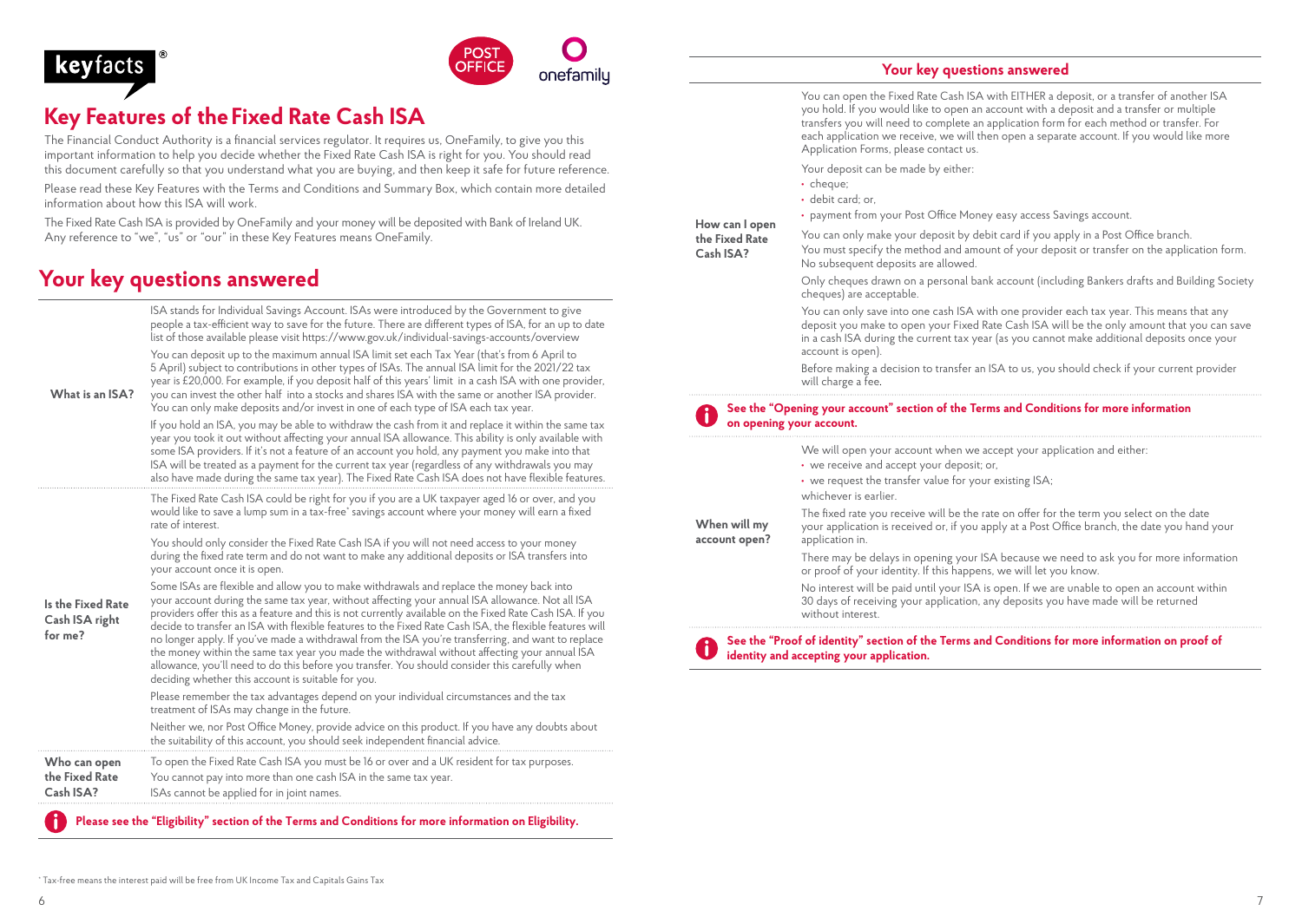#### **Your key questions answered**

| How will I<br>know how much<br>my savings<br>are worth? | Every year we will send you a statement showing the balance of your ISA as of<br>31 December.<br>You can also phone us on 0800 169 7500* for a current valuation.                                                                                                                                                                                                                                                                           | <b>Key Featur</b><br>The Financial Cond<br>important informati                         |  |
|---------------------------------------------------------|---------------------------------------------------------------------------------------------------------------------------------------------------------------------------------------------------------------------------------------------------------------------------------------------------------------------------------------------------------------------------------------------------------------------------------------------|----------------------------------------------------------------------------------------|--|
| Are there                                               | We do not charge to set up a Fixed Rate Cash ISA. However, if you close or transfer the<br>ISA within the fixed rate term a Breakage Charge will be applied. If you select a 1 year<br>term or shorter, the Breakage Charge will equal 90 days loss of interest, or if you select<br>longer than 1 year but shorter than 5 years, then 180 days loss of interest will be incurred.<br>5 years or more will incur 365 days loss of interest. | this document care<br>Please read these K<br>information about ŀ<br>The Easy Access Ca |  |
| any charges?                                            | This means that if you close or transfer your Fixed Rate Cash ISA in the fixed term, the<br>amount returned to you, or sent to your new provider, could be less than you paid in.                                                                                                                                                                                                                                                           | Any reference to "w                                                                    |  |
|                                                         | We may also charge a fee of £5 for cancelling and reissuing cheques, or issuing duplicate<br>or additional statements. Charges may change in the future.                                                                                                                                                                                                                                                                                    |                                                                                        |  |
|                                                         | Please see the "Charges and Taxes" section for more detail about the charges and changes to charges.                                                                                                                                                                                                                                                                                                                                        |                                                                                        |  |
| Can I cancel<br>my Fixed Rate<br>Cash ISA?              | Yes, you have 14 days from the day the account opens to cancel your Fixed Rate Cash<br>ISA. If you decide to cancel, you must let us know in writing. You will receive a full<br>refund of any deposit you have made plus tax-free interest. Any returned deposits will<br>not be regarded as having been paid into the ISA, and so will not count towards your ISA<br>allowance for the current tax year.                                  | What is an ISA?                                                                        |  |
|                                                         | If you do not cancel within the 14-day cancellation period, and you request to close or<br>transfer your Fixed Rate Cash ISA while it is still within its fixed rate term, you will have<br>to pay a Breakage Charge. If you decide to close your ISA, your money will no longer<br>benefit from the tax advantages of ISAs.                                                                                                                |                                                                                        |  |
|                                                         | If you made a deposit into your Fixed Rate Cash ISA to open it, and close it in the same<br>tax year, you won't be able to pay money into another cash ISA in that tax year.                                                                                                                                                                                                                                                                |                                                                                        |  |
|                                                         | See the "Cancellation" section of the Terms and Conditions for more information about cancellation<br>including information on what happens if you cancel and you have requested a transfer.                                                                                                                                                                                                                                                |                                                                                        |  |
| Can I transfer<br>my Fixed Rate<br>Cash ISA?            | Yes. You can transfer your Fixed Rate Cash ISA in full to another ISA. If you transfer<br>your ISA within the fixed rate term, a Breakage Charge will be applied. Partial transfers<br>are not permitted.                                                                                                                                                                                                                                   |                                                                                        |  |
|                                                         | See the "Transfers Out" section of the Terms and Conditions for more information about transfers.                                                                                                                                                                                                                                                                                                                                           |                                                                                        |  |
|                                                         | When the fixed rate term ends, your ISA will earn a variable interest rate.                                                                                                                                                                                                                                                                                                                                                                 | Is the Easy Access<br>Cash ISA right                                                   |  |
| What happens<br>at the end of the<br>fixed rate term?   | After the end of the fixed rate term - a minimum withdrawal amount will apply. This will<br>be £10 or the value of your ISA, whichever is less. Once withdrawn, your money will<br>lose the tax advantages of ISAs and cannot be paid back into your Fixed Rate Cash ISA.                                                                                                                                                                   | for me?                                                                                |  |
|                                                         | If you call us once your fixed rate term has ended, we will be happy to go through your<br>options at this time with you.                                                                                                                                                                                                                                                                                                                   |                                                                                        |  |





### **Key of the Easy Access Cash ISA**

.<br>The Financial SoneFamily, to give the Suthority is a financial service us, OneFamily, to give you this due to ion to help you decide whether the Easy Access Cash ISA is right for you. You should read efully so that you understand what you are buying, and then keep it safe for future reference.

Cey Features with the Terms and Conditions and Summary Box, which contain more detailed  $h$ ow this ISA will work.

ash ISA is provided by OneFamily and your money will be deposited with Bank of Ireland UK. ve", "us" or "our" in these Key Features means OneFamily.

#### **Your key questions answered**

|                                                 | ISA stands for Individual Savings Account. ISAs were introduced by the Government<br>to give people a tax-efficient way to save for the future. There are different types of<br>ISA, for an up-to-date list of those available please visit www.gov.uk/individual-<br>savings-accounts/overview                                                                                                                                                                                                                                                                                                                                                                                                                                                                                       |
|-------------------------------------------------|---------------------------------------------------------------------------------------------------------------------------------------------------------------------------------------------------------------------------------------------------------------------------------------------------------------------------------------------------------------------------------------------------------------------------------------------------------------------------------------------------------------------------------------------------------------------------------------------------------------------------------------------------------------------------------------------------------------------------------------------------------------------------------------|
| What is an ISA?                                 | You can deposit up to the maximum annual ISA limit set each Tax Year (that's from 6 April<br>to 5 April) subject to contributions in other types of ISAs. The annual ISA limit for the<br>2021/22 tax year is £20,000. For example, if you deposit half of this year's limit in a cash<br>ISA with one provider, you can invest the other half into a stocks and shares ISA with the<br>same or another ISA provider. You can only make deposits and/or invest in one of each<br>type of ISA each tax year.                                                                                                                                                                                                                                                                           |
|                                                 | If you hold an ISA, you may be able to withdraw the cash from it and replace it within the<br>same tax year you took it out without affecting your annual ISA allowance. This is only<br>available with some ISA providers. If it's not a feature of an account you hold, any<br>payment you make into that ISA will be treated as a payment for the current tax year<br>(regardless of any withdrawals you may also have made during the same tax year). The<br>Easy Access Cash ISA does not have flexible features.                                                                                                                                                                                                                                                                |
|                                                 | The Easy Access Cash ISA could be right for you if you are a UK taxpayer aged 16 or<br>over, and you would like to save money in a tax-free* savings account where your<br>money will earn a variable interest rate.                                                                                                                                                                                                                                                                                                                                                                                                                                                                                                                                                                  |
| Is the Easy Access<br>Cash ISA right<br>for me? | Some ISAs are flexible and allow you to make withdrawals and replace the money back<br>into your account during the same tax year, without affecting your annual ISA<br>allowance. Not all ISA providers offer this as a feature and this is not currently available<br>on the Easy Access Cash ISA. If you decide to transfer an ISA with flexible features to<br>the Easy Access Cash ISA, the flexible features will no longer apply. If you've made a<br>withdrawal from the ISA you're transferring, and want to replace the money within the<br>same tax year you made the withdrawal without affecting your annual ISA allowance,<br>you'll need to do this before you transfer. You should consider this carefully when<br>deciding whether this account is suitable for you. |
|                                                 | Please remember the tax advantages depend on your individual circumstances and the<br>tax treatment of ISAs may change in the future. Neither we, nor Post Office Money,<br>provide advice on this product. If you have any doubts about the suitability of this<br>account, you should seek independent financial advice.                                                                                                                                                                                                                                                                                                                                                                                                                                                            |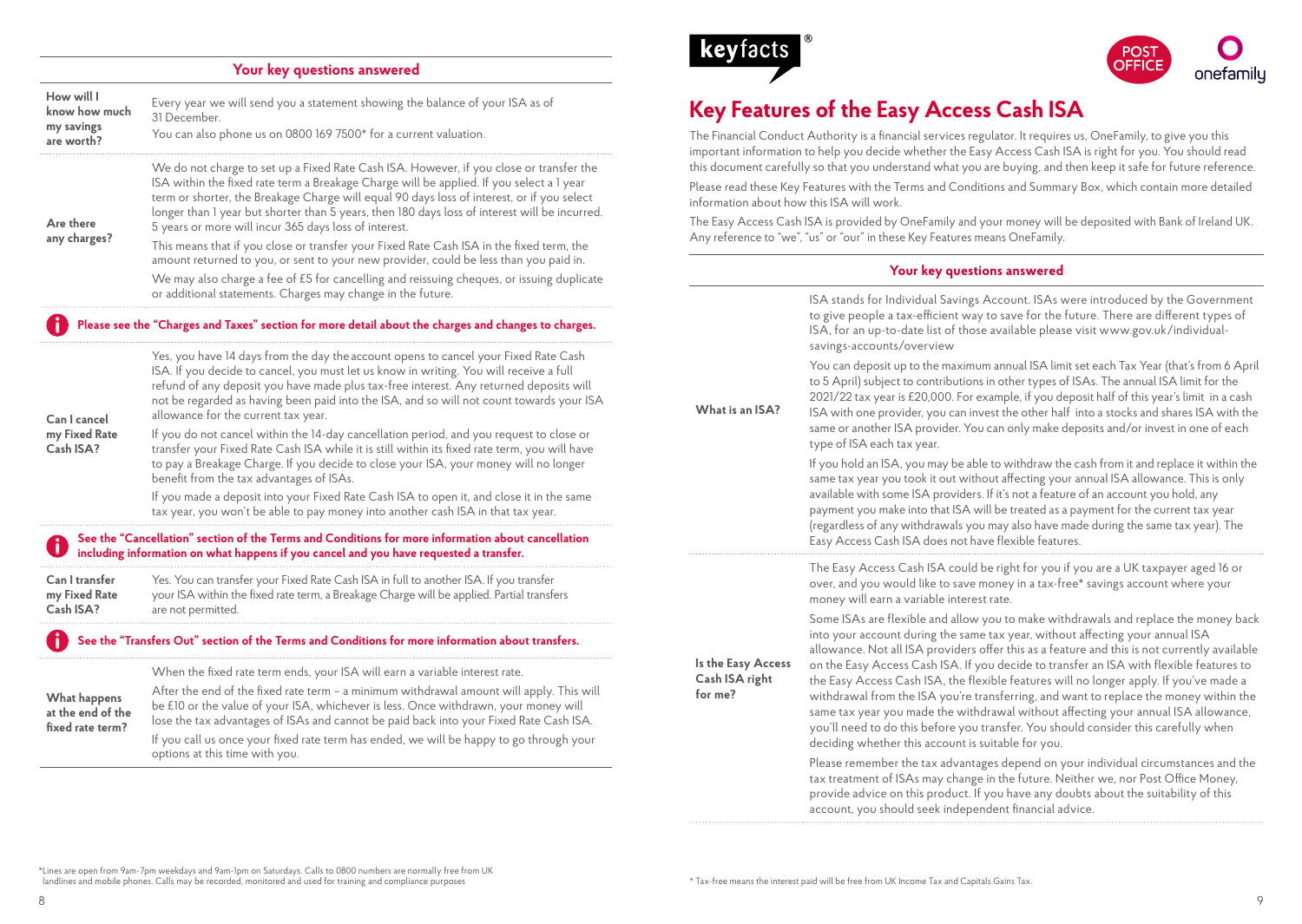#### **Your key questions answered**

To open the Easy Access Cash ISA you must be 16 or over and a UK resident for tax purposes.

#### **Who can open the Easy Access Cash ISA?**

already made deposits into a cash ISA this tax year, you can still open a easy access cash ISA by transferring your current year's cash ISA or any other ISA that you hold. If you transfer your current year's cash ISA to us, you will then be able to make additional deposits once your Easy Access Cash ISA is open (subject to your annual ISA allowance). Before making a decision to transfer to us you should check if your current provider will charge a fee.

You can only make deposits into one cash ISA with one provider each tax year. If you've

ISAs cannot be applied for in joint names.

#### **Please see the "Eligibility" section of the Terms and Conditions for more information on eligibility.**

**How can I open the Easy Access Cash ISA?** You can open the Easy Access Cash ISA with a deposit and/or a transfer of an existing ISA by completing an application form. There is an application form included in this pack. If you're opening your Easy Access Cash ISA with a deposit, it can be made by either: • cheque: **•** debit card; or, **•** payment from your Post Office Money easy access Savings account. You can only make your deposit by debit card if you apply in a Post Office branch. Only cheques drawn on a personal bank account (including Bankers drafts and Building Society cheques) are acceptable. The minimum initial deposit or transfer you can make is £100. Before making a decision to transfer your ISA to us, you should check if your current provider will charge a fee. **When will my account open?** We will open your account when we accept your application and either: **•** we receive and accept your deposit; or, **•** we request the transfer value for your existing ISA; whichever is earlier. There may be delays in opening your ISA because we need to ask you for more information or proof of your identity. If this happens, we will let you know. No interest will be paid until your ISA is open. If we are unable to open an account within 30 days of receiving your application, any deposits you have made will be returned without interest. **See the "Proof of Identity" and "Accepting your application" sections of the Terms and Conditions for more information on proof of identity and accepting your application.**

**Can I make additional deposits or transfers once my Easy Access Cash ISA is open?**

Yes, once it's open you will be able to make additional deposits or transfers into your Easy Access Cash ISA providing you make a deposit (or a transfer containing current tax year deposits) during each full tax year you hold your account. A full tax year does not include the tax year you opened your Easy Access Cash ISA. Deposits are limited to your current tax year's ISA allowance (subject to other types of ISA contributions). You will also be able to transfer existing ISAs from other providers into your Easy Access Cash ISA.

#### **Your key questions answered**

Once your ISA is open, deposits of £1 or more can be made by cash, cheque or debit

|                                                        | card at any Post Office branch. You can also send cheques directly to us, set up a<br>Direct Debit, or make a payment with your debit card over the phone.                                                                                                                                                                                                                                              |
|--------------------------------------------------------|---------------------------------------------------------------------------------------------------------------------------------------------------------------------------------------------------------------------------------------------------------------------------------------------------------------------------------------------------------------------------------------------------------|
| How can I make<br>additional deposits<br>or transfers? | Only cheques drawn on a personal bank account (including Bankers drafts and Building<br>Society cheques) are acceptable.                                                                                                                                                                                                                                                                                |
|                                                        | It is also possible to transfer money directly from your Post Office Money easy access<br>Savings account. Direct Debit payments and debit card payments made over the phone<br>must be for at least £10.                                                                                                                                                                                               |
|                                                        | Any deposits you make into your Easy Access Cash ISA will count towards your annual<br>ISA allowance, regardless of whether you've made a withdrawal from your account<br>during the same tax year.                                                                                                                                                                                                     |
|                                                        | You can also transfer in an existing ISA after your account has opened. If you would like<br>to do this, please contact us for a Transfer Instruction Form. Before making a decision to<br>transfer, you should check if your current ISA provider will charge a fee.                                                                                                                                   |
|                                                        | If you go a full tax year without making a deposit (or a transfer containing current year's<br>deposits) you will no longer be able to make additional deposits or transfers into your<br>account. A full tax year does not include the tax year in which you open your Easy<br>Access Cash ISA.                                                                                                        |
|                                                        | Further details about how you can make additional deposits and transfers into your ISA will be sent to<br>you in your Welcome Pack. You can also find more information about deposits and transfers in the<br>'Accepting deposits' and 'Transfers in' sections of the Terms and Conditions.                                                                                                             |
| How will I know<br>how much my                         | Every year we will send you a statement showing the balance of your ISA as of<br>31 December.                                                                                                                                                                                                                                                                                                           |
| savings are worth?                                     | You can also phone us on 0800 169 7500 <sup>†</sup> for a current valuation.                                                                                                                                                                                                                                                                                                                            |
| Are there any                                          | We do not charge to set up a Easy Access Cash ISA or to process standard transactions.                                                                                                                                                                                                                                                                                                                  |
| charges?                                               | We may, however, charge a fee of £5 for cancelling and reissuing cheques, or issuing<br>duplicate or additional statements. Charges may change in the future.                                                                                                                                                                                                                                           |
|                                                        | Please see the 'Charges and taxes' section for more detail about the charges and changes to charges.                                                                                                                                                                                                                                                                                                    |
| Can I cancel                                           | Yes, you have 14 days from the day the account opens to cancel your Easy Access Cash<br>ISA. If you decide to cancel, you must let us know in writing. You will receive a full<br>refund of the deposits you made plus tax-free interest. Any returned deposits will not be<br>regarded as having been paid into the ISA, and so will not count towards your ISA<br>allowance for the current tax year. |
| my Easy Access<br>Cash ISA?                            | If you do not cancel within the 14-day cancellation period, and you request to close your<br>Easy Access Cash ISA after this date, your money will no longer benefit from the<br>tax advantages of ISAs. If you've paid into your Easy Access Cash ISA in the same tax<br>year as you close it, you won't be able to pay money into another cash ISA in the<br>same tax year.                           |
|                                                        | Please see the 'Cancellation' section of the Terms and Conditions for more information about<br>cancellation, including information on what happens if you cancel and you have requested a transfer.                                                                                                                                                                                                    |
|                                                        |                                                                                                                                                                                                                                                                                                                                                                                                         |

† Lines are open from 9am-7pm weekdays and 9am-1pm on Saturdays. Calls to 0800 numbers are normally free from UK landlines and mobile phones. Calls may be recorded, monitored and used for training and compliance purposes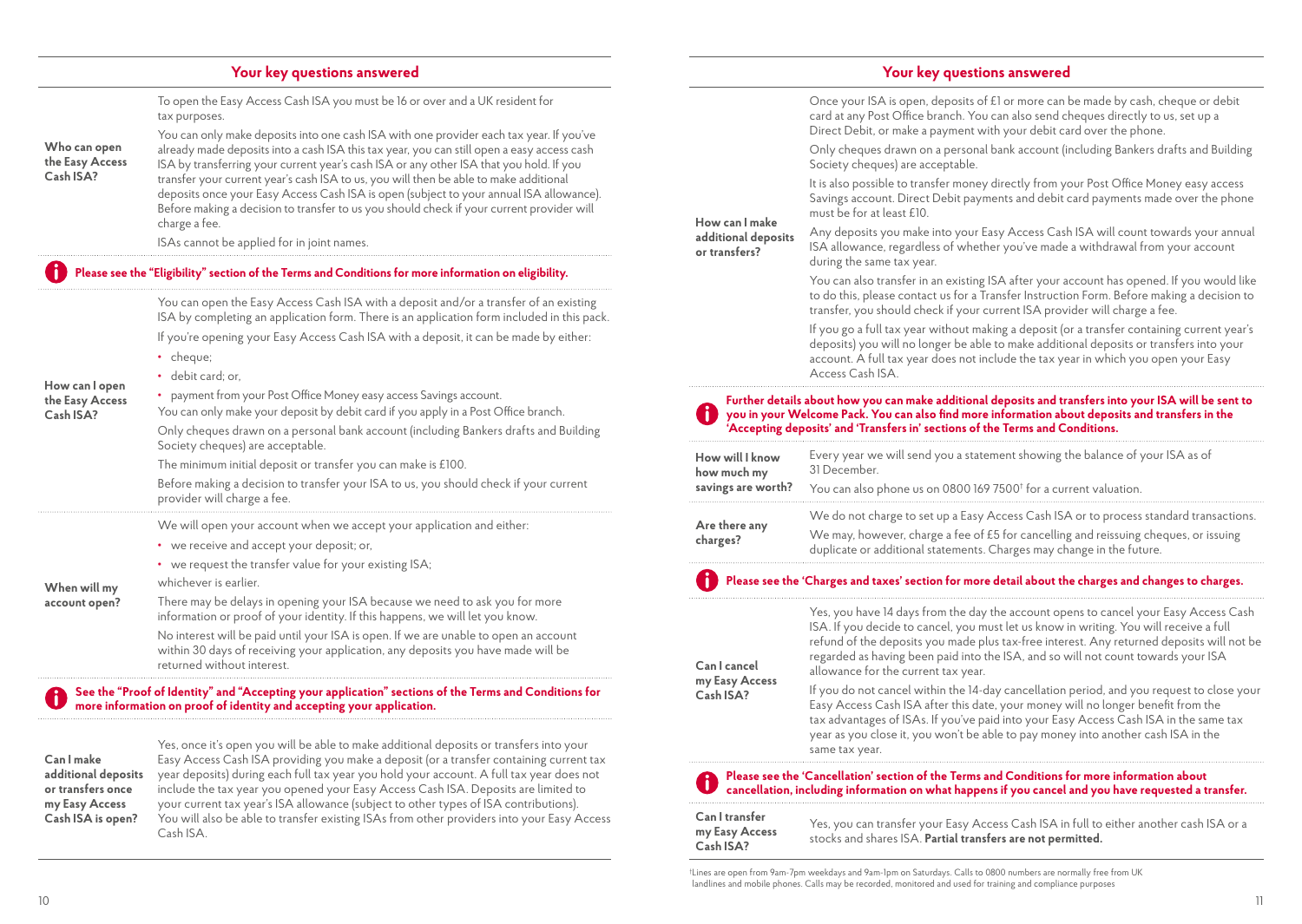## **How to apply**

### **Your step-by-step checklist**

If you're applying in branch, make sure you've picked up the Summary Box leaflet which includes important information you should read. This information is also available online at www.postoffice.co.uk/savings 2 Once you've chosen which cash ISA to apply for, make sure you've read and understood the information in the Key Features and Terms and Conditions sections of this brochure. 3 Complete the relevant Application Form if you want to open a cash ISA using this tax year's cash ISA allowance. If you want to make your deposit by cheque, please make your cheque payable to yourself (e.g. Mrs J Smith). Please also write your address clearly on the back.

 If you want to open a Fixed Rate Cash ISA with a deposit and a transfer or multiple transfers you will need to complete an application form for each method or transfer.

Please make sure you complete all boxes inside the red borders – this will help speed up your application.

Either hand in the completed application form, together with your deposit (if applicable) at a Post Office branch or post it to us using the envelope provided.

Please note: if you are under 18 or applying with a Power of Attorney, you will need to provide documents, including proof of your identity, before we are able to open the account. Examples of acceptable documents for proof of identity include: a current valid passport or a current UK/EU driving licence. For a full list of acceptable documents and more information about applying if you are under 18 or with a Power of Attorney, please call 0800 169 7500\* before applying.

# **What happens next?**

We'll use electronic checks to confirm your identity and will typically open your account within 2 to 3 working days. In limited cases, where we have been unable to confirm your identity electronically, we will contact you by post to request identity documents before we can open your account.

 Please note – interest is only payable on accounts that are open. For details of when we start paying interest on deposits and transfers, please see the "Interest" section in the Terms and Conditions.

2 Once your account is open, you'll receive a Welcome Pack – this contains all the information you'll need to know to use your account.

## **Other Information**

### **Complaints**

If you need to make a complaint, please contact us and we will do everything we can to resolve your complaint as quickly as possible, but please allow up to 5 working days for a reply.

:

When we first write to you, we will send you a summary of the procedures that we will follow when resolving your complaint. A copy of these procedures is also available on request.

You can find our contact details on the "Contact Us" page at the back of this document.

If you are not satisfied with the response to your complaint, you may be able to refer it to the Financial Ombudsman Service.

Making a complaint won't affect your legal rights.

You can contact the Financial Ombudsman Service by writing to:

Financial Ombudsman Service, Exchange Tower, London, E14 9SR.

0800 023 4 567

www.financial-ombudsman.org.uk complaint.info@financial-ombudsman.org.uk

\* Lines are open from 9am-7pm weekdays and 9am-1pm on Saturdays. Calls to 0800 numbers are normally free from UK landlines and mobile phones. Calls may be recorded, monitored and used for training and compliance purposes.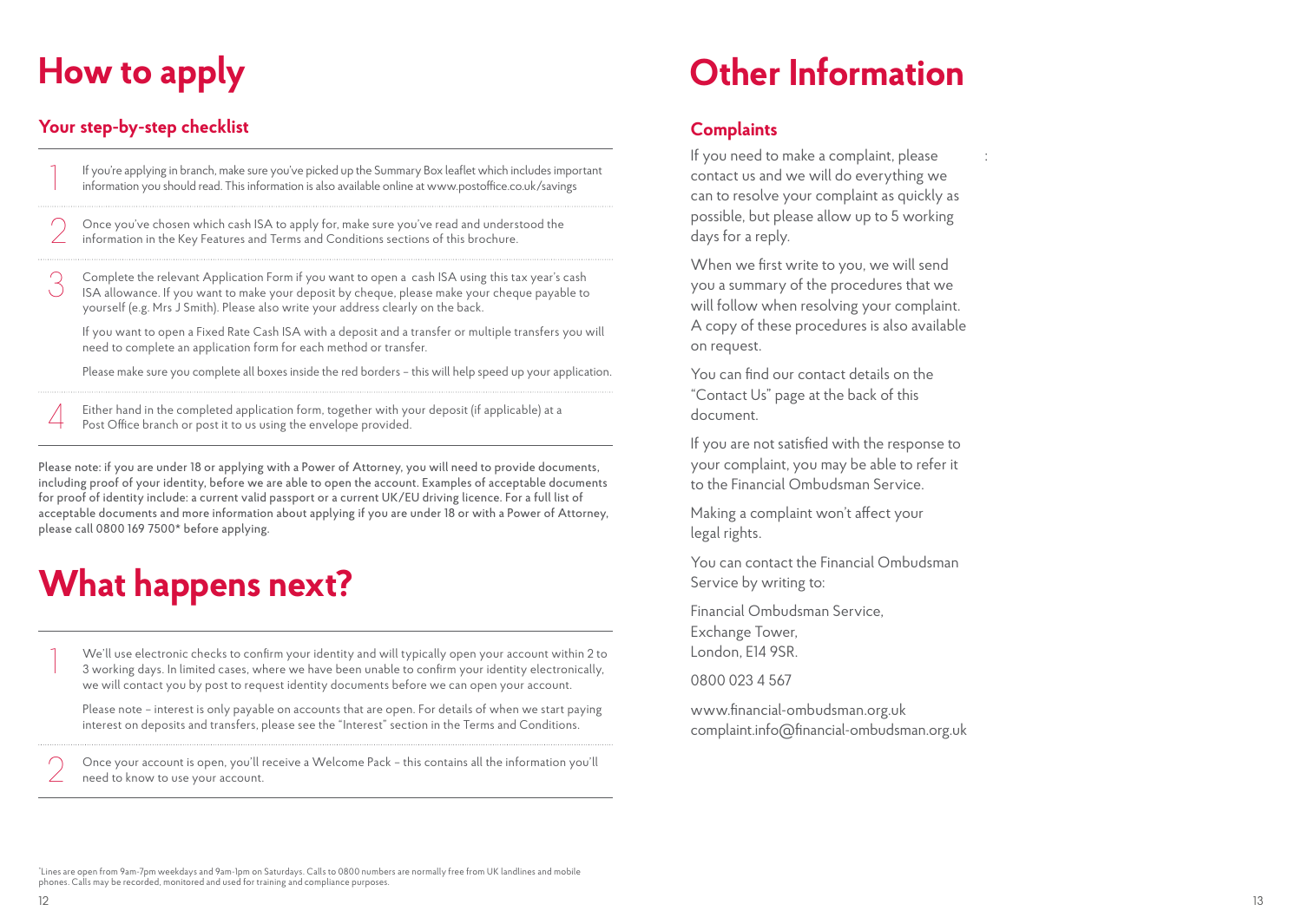### **Deposit Protection**

Over the next few pages, you will find a `Deposit Information Sheet'. This sets out details of how your money is protected with Bank of Ireland UK, the 'deposit-taker' for Post Office Money Cash ISAs.

If you make deposits directly to us by debit card, cheque or we receive a transfer cheque from another provider, we will initially pay this money into an account held with NatWest. We will then transfer this money to Bank of Ireland UK.

Please note that any money you hold in other accounts with NatWest will count towards compensation limits. You can find out more about how your money is protected when it's held in a bank or building society account by going to the Financial Services Compensation Scheme (FSCS) website at www.fscs.org.uk

You should also be aware that deposits made at a Post Office branch (including by cheque) will not initially be protected by the FSCS in the event of the failure of Post Office Limited, until that deposit is transferred by Post Office Limited to Bank of Ireland UK.

**For more information on how your money will be held, please see the 'Holding your money' section of the Terms and Conditions.**

### **Deposit Guarantee Scheme – Deposit Information Sheet**



#### **Basic Information about the protection of your eligible deposits**

| Eligible deposits in Bank of Ireland (UK) plc are<br>protected by:                        | the Financial Services Compensation Scheme ("FSCS")1                                                                                                               |
|-------------------------------------------------------------------------------------------|--------------------------------------------------------------------------------------------------------------------------------------------------------------------|
| Limit of protection:                                                                      | £85,000 per depositor per bank / building society /<br>credit union <sup>2</sup>                                                                                   |
|                                                                                           | The following trading names are part of your bank /<br>building society / credit union:                                                                            |
|                                                                                           | 'Bank of Ireland UK' and 'Post Office Money' and<br>savings accounts under the 'AA Savings' brand<br>deposited with Bank of Ireland UK.                            |
| If you have more eligible deposits at the same bank,<br>building society or credit union: | All your eligible deposits at the same bank / building<br>society / credit union are "aggregated" and the total is<br>subject to the limit of £85,000 <sup>2</sup> |
| If you have a joint account with other person(s):                                         | The limit of £85,000 applies to each depositor<br>separately <sup>3</sup>                                                                                          |
| Reimbursement period in case of bank, building<br>society or credit union's failure:      | 20 working days <sup>4</sup>                                                                                                                                       |
| Currency of reimbursement:                                                                | Pound sterling (GBP, £)                                                                                                                                            |
| To contact Bank of Ireland (UK) plc for enquiries                                         | <b>Post Office Money Savings</b>                                                                                                                                   |
| relating to your account:                                                                 | PO Box 87, Armagh, BT61 0BN<br>Tel: 0800 169 7500                                                                                                                  |
| To contact the FSCS for further information on<br>compensation:                           | Financial Services Compensation Scheme<br>10th Floor Beaufort House<br>15 St Botolph Street<br>London<br>EC3A 7QU                                                  |
|                                                                                           | Tel: 0800 678 1100 or 020 7741 4100<br>Email: ICT@fscs.org.uk                                                                                                      |
| More information:                                                                         | http://www.fscs.org.uk                                                                                                                                             |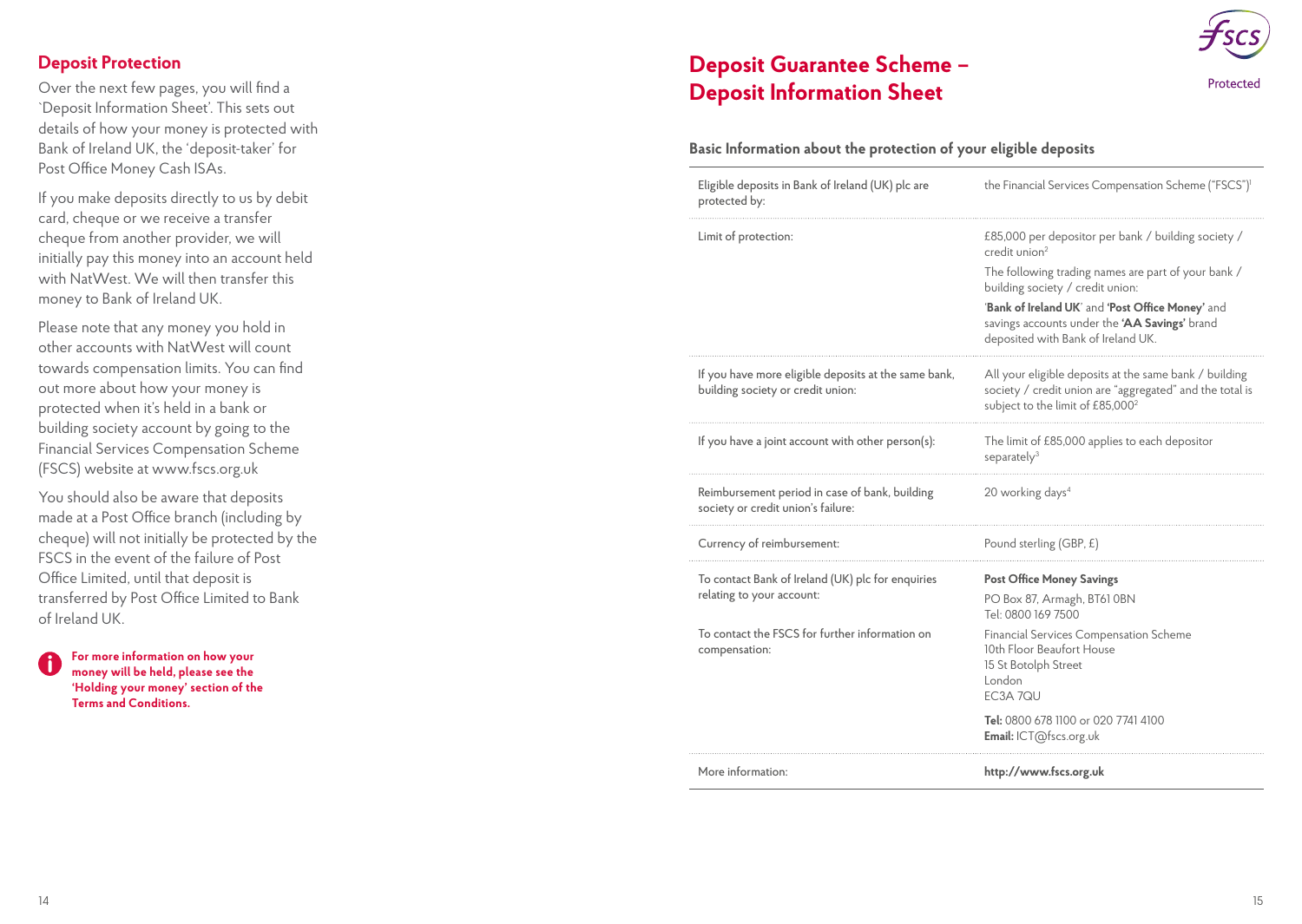#### **1 Scheme responsible for the protection of your eligible deposit**

Your eligible deposit is covered by a statutory Deposit Guarantee Scheme. If insolvency of your bank, building society or credit union should occur, your eligible deposits would be repaid up to £85,000 by the Deposit Guarantee Scheme.

#### **2 General limit of protection**

If a covered deposit is unavailable because a bank, building society or credit union is unable to meet its financial obligations, depositors are repaid by a Deposit Guarantee Scheme. This repayment covers at maximum £85,000 per bank, building society or credit union. This means that all eligible deposits at the same bank, building society or credit union are added up in order to determine the coverage level. If, for instance a depositor holds a savings account with £80,000 and a current account with £20,000, he or she will only be repaid £85,000.

This method will also be applied if a bank, building society or credit union operates under different trading names. Bank of Ireland (UK) plc also trades under Bank of Ireland UK, Post Office Money and AA Savings. This means that all eligible deposits with one or more of these trading names are in total covered up to £85,000.

In some cases eligible deposits which are categorised as "temporary high balances" are protected above £85,000 for six months after the amount has been credited or from the moment when such eligible deposits become legally transferable. These are eligible deposits connected with certain events including:

a) certain transactions relating to the depositor's current or prospective only or main residence or dwelling;

b) a death, or the depositor's marriage or civil partnership, divorce, retirement, dismissal, redundancy or invalidity;

c) the payment to the depositor of insurance benefits or compensation for criminal injuries or wrongful conviction.

More information can be obtained under **http://www.fscs.org.uk**

#### **3 Limit of protection for joint accounts**

In case of joint accounts, the limit of £85,000 applies to each depositor.

However, eligible deposits in an account to which two or more persons are entitled as members of a business partnership, association or grouping of a similar nature, without legal personality, are aggregated and treated as if made by a single depositor for the purpose of calculating the limit of £85,000.

#### **4 Reimbursement**

The responsible Deposit Guarantee Scheme is the Financial Services Compensation Scheme, 10th Floor Beaufort House, 15 St Botolph Street, London, EC3A 7QU, Tel: 0800 678 1100 or 020 7741 4100, Email: ICT@fscs.org.uk. It will repay your eligible deposits (up to £85,000) within 20 working days until 31st December 2018; within 15 working days from 1st January 2019 until 31st December 2020; within 10 working days from 1st January 2021 to 31st December 2023; and within 7 working days from 1 January 2024 onwards, save where specific exceptions apply.

Where the FSCS cannot make the repayable amount available within 7 working days, it will, from 1 June 2016 until 31 December 2023, ensure that you have access to an appropriate amount of your covered deposits to cover the cost of living (in the case of a depositor which is an individual) or to cover necessary business expenses or operating costs (in the case of a depositor which is not an individual or a large company) within 5 working days of a request.

If you have not been repaid within these deadlines, you should contact the Deposit Guarantee Scheme since the time to claim reimbursement may be barred after a certain time limit. Further information can be obtained under **http://www.fscs.org.uk**

#### **Other important information**

In general, all retail depositors and businesses are covered by Deposit Guarantee Schemes. Exceptions for certain deposits are stated on the website of the responsible Deposit Guarantee Scheme. Your bank, building society or credit union will also inform you of any exclusions from protection which may apply. If deposits are eligible, the bank, building society or credit union shall also confirm this on the statement of account.

## **Exclusions List**

#### **A deposit is excluded from protection if:**

| The holder and any beneficial owner of the deposit have never been identified in accordance with<br>money laundering requirements. For further information, contact your bank, building society or<br>credit union.                                                                                                                 |
|-------------------------------------------------------------------------------------------------------------------------------------------------------------------------------------------------------------------------------------------------------------------------------------------------------------------------------------|
| The deposit arises out of transactions in connection with which there has been a criminal conviction<br>for money laundering.                                                                                                                                                                                                       |
| It is a deposit made by a depositor which is one of the following:<br>· credit institution<br>financial institution<br>investment firm<br>insurance undertaking<br>reinsurance undertaking<br>collective investment undertaking<br>pension or retirement fund <sup>1</sup><br>public authority, other than a small local authority. |
| It is a deposit of a credit union to which the credit union itself is entitled.                                                                                                                                                                                                                                                     |
| It is a deposit which can only be proven by a financial instrument <sup>2</sup> unless it is a savings product which<br>is evidenced by a certificate of deposit made out to a named person and which existed in the UK,<br>Gibraltar or a Member State of the EU (on 2 July 2014).                                                 |
| It is a deposit of a collective investment scheme which qualifies as a small company <sup>3</sup> .                                                                                                                                                                                                                                 |
| It is a deposit of an overseas financial services institution which qualifies as a small company <sup>4</sup> .                                                                                                                                                                                                                     |
| It is a deposit of certain regulated firms (investment firms, insurance undertakings and reinsurance<br>undertakings) which qualify as a small business or a small company <sup>5</sup> – refer to the FSCS for further<br>information on this category.                                                                            |
| It is not held by an establishment of a bank, building society or credit union in the UK or, in the case<br>of a bank or building society incorporated in the UK, it is not held by an establishment in Gibraltar.                                                                                                                  |

## For further information about exclusions, refer to the FSCS website at www.fscs.org.uk

2 As listed in Part I of Schedule 2 to the Financial Services and Markets Act 2000 (Regulated Activities) Order 2001, read with Part 2 of that Schedule.

3 Under the Companies Act 1985 or Companies Act 2006.

4 See footnote 3.

5 See footnote 3.

<sup>1</sup> Deposits by personal pension schemes, stakeholder pension schemes and occupational pension schemes of micro, small and medium sized enterprises are not excluded.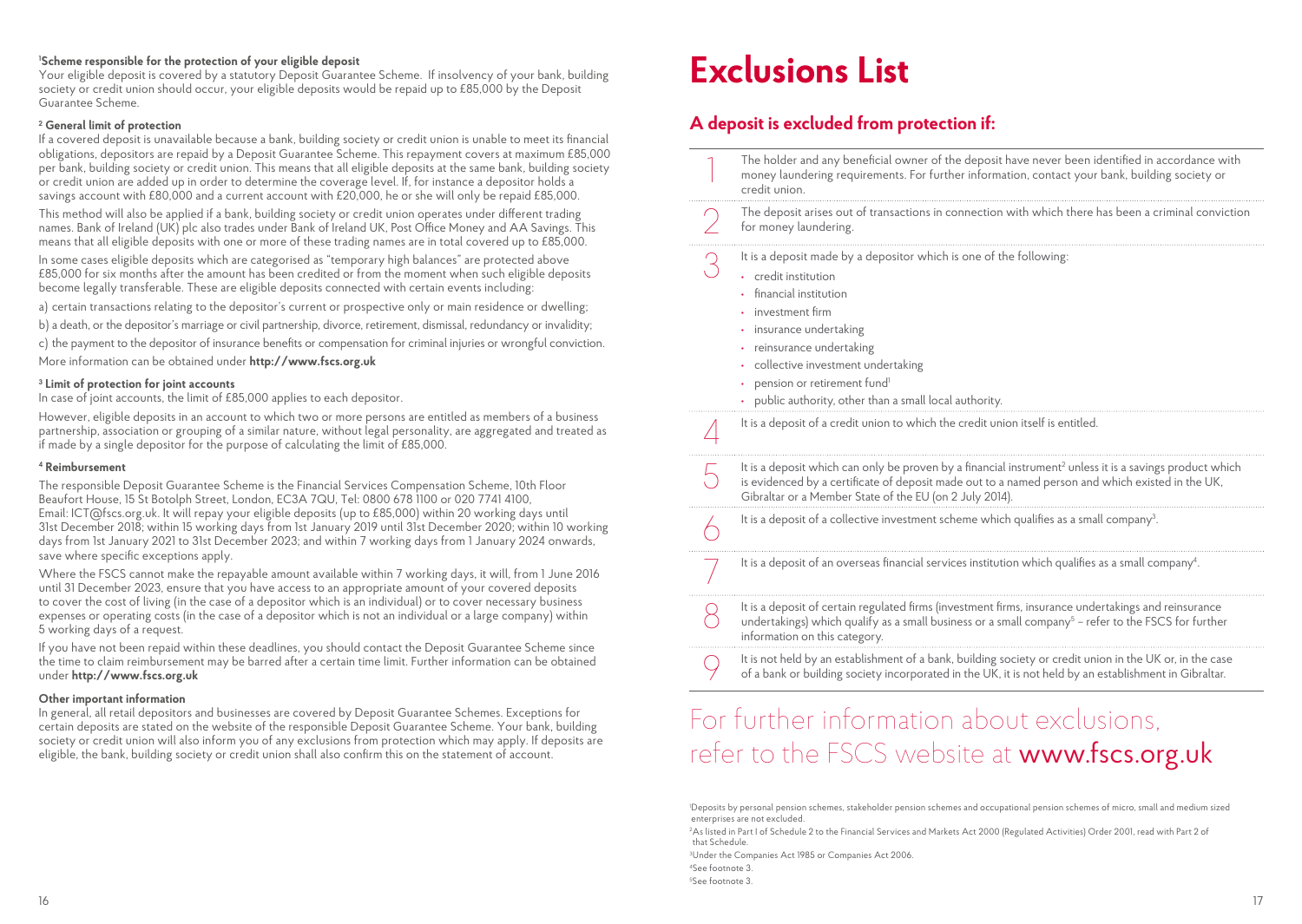This document sets out the terms and conditions of the Easy Access Cash ISA and the Fixed Rate Cash ISA. Both ISAs are provided by us, Family Equity Plan Limited (trading as OneFamily). These terms and conditions, together with the key features document, explain how your ISA will be managed, and set out your and our rights. Make sure you read these terms and conditions and the key features document carefully as they contain information you'll need to know.

#### **1. Details of the firms involved**

#### **ISA manager**

We, Family Equity Plan Limited (trading as OneFamily), of 16-17 West Street, Brighton, BN1 2RL, are the ISA manager authorised by HM Revenue & Customs. Our main business is arranging investment business.

#### **Deposit-taker (the bank providing the deposit account)**

Money paid into the Easy Access Cash ISA and the Fixed Rate Cash ISA is held by OneFamily and deposited with Bank of Ireland (UK) plc (referred to in these terms and conditions as 'Bank of Ireland UK'). The interest rates described in this brochure (and other marketing communications) are those provided by Bank of Ireland UK for the Easy Access Cash ISA and the Fixed Rate Cash ISA. Bank of Ireland UK's main place of business is Bow Bells House, 1 Bread Street, London, EC4M 9BE.

#### **Distributor**

Post Office Limited promote and distribute the Easy Access Cash ISA and the Fixed Rate Cash ISA. Post Office Limited's main place of business is Finsbury Dials, 20 Finsbury Street, London, EC2Y 9AQ.

#### **Regulators**

The regulators are:

- **•** the Financial Conduct Authority (FCA), 12 Endeavour Square, London, E20 1JN; and
- **•** the Prudential Regulation Authority (PRA), 20 Moorgate, London, EC2R 6DA (phone: 0207 601 4444).

We are authorised and regulated by the Financial Conduct Authority.

We are on the Financial Services Register under registration number 122351.

Bank of Ireland UK is authorised by the Prudential Regulation Authority, and is regulated by the Financial Conduct Authority and the Prudential Regulation Authority.

Bank of Ireland UK is on the Financial Services Register under registration number 512956.



You can check the Financial Services Register by going to www.fca.org.uk/register

#### **2. Eligibility**

To open and make payments into a cash ISA, you must be at least 16. You must also be:

- **•** a UK resident;
- **•** a Crown employee who is serving overseas and paid out of public revenue of the UK; or
- **•** Married to (or in civil partnership with) a Crown employee who is serving overseas and paid out of public revenue of the UK.

You must tell us if these conditions no longer apply to you. If the account does not meet the ISA regulations (the Individual Savings Account Regulations 1998, as replaced or amended from time to time), we will close the account.

Your account must be in just your name, and all funds deposited in it must belong to you.

If you believe that you have broken the ISA regulations (for example, by paying into two cash ISAs in the same tax year), you must phone the HMRC Savings helpline on 0300 200 3312 (check with your phone provider for call charges). (A tax year runs from 6 April in one year to 5 April the following year).

#### **3. Proof of identity**

Under anti-money laundering laws, we must check your identity before you can open an account.

If you are 18 or over, this will normally involve an electronic check through a credit-reference agency.

The electronic check will not affect your credit history, but it will leave a record of the search taking place. By signing the application form, you are agreeing to these checks being made.

If we cannot check your identity through a creditreference agency, or you are under 18 when you apply for the account, you will need to provide proof of your identity (for example, your passport or driving licence). If you are applying for someone else who you have power of attorney over, we will need proof of identity for both you and the person you are applying for.

If we do not receive the proof that we need within 30 days of receiving your application, we will not open the account. We will return any deposit you have already made, without interest, within four working days of the end of the 30-day period. (Our working days are Monday to Friday, except bank holidays and public holidays).

**Terms and Conditions**<br> **The Conditions** To prevent fraud and keep to anti-money laundering<br>
also ask for ID at other times. If we do laws, we may also ask for ID at other times. If we do not receive adequate ID when we ask for it, we may not be able to accept future deposits (for Easy Access Cash ISA), and we will withhold the proceeds of any withdrawal, transfer or account closure until you have provided adequate ID.

> If you provide false or inaccurate information at any time, and we identify or suspect fraud, we can pass details to fraud-prevention agencies. We and other organisations may use this information to prevent fraud and money laundering.

Any cheques we send you will always be made out in your name and sent to the address we have for you.

#### **4. Opening your account**

You can open an account with a deposit or by transferring another ISA you hold. You must specify 'deposit' or 'transfer' on your application form. Your initial deposit or transfer must be for at least £100 if opening an Easy Access Cash ISA, or at least £500 if opening a Fixed Rate Cash ISA.

You can make your initial deposit by:

- **•** cheque (we do not accept cash);
- **•** debit card; or
- **•** payment from your Post Office Money easy-access savings account.

We will not accept a cheque with a future date on it, and it must be from a personal bank or building society account (including in the form of a banker's draft).

You can only make your deposit by debit card if you apply in a Post Office branch.

Deposits must be made with your own money.

#### **Fixed Rate Cash ISA**

If you have a Fixed Rate Cash ISA, you cannot make further deposits or transfers after your initial deposit or transfer. You will need to fill in separate application forms if you want to make a deposit and a transfer, or more than one transfer. On your application form you must choose which fixed-rate term you would like. You then cannot change the fixed-rate term. If you do not choose a fixed-rate term on your application form, we will open an account with a one-year fixed-rate term.

#### **5. Accepting your application**

For both the Easy Access Cash ISA and Fixed Rate Cash ISA, we will accept your application on the working day we receive it unless:

- **•** your application is not fully filled in;
- **•** we need to check information on the application; or
- **•** we need to ask you for proof of identity or other documents.

We will open your account:

- **•** for applications made with a deposit, on the date we accept your deposit; or
- **•** for applications made with a transfer, on the date we ask your existing ISA manager for the value of the transfer.

If we need more information, proof of identity or any other document, and we do not receive it within 30 days of asking you for it, we will not accept your application. Also, if you apply in a Post Office branch and we do not receive your application form within 30 days, we will not be able to open your account.

We will return any deposit you have made, without interest, within four working days of the end of the 30-day period.

There may be other circumstances when we will not be able to accept your application. If this happens, we will let you know.

We only accept post (including application forms) and deposits on working days.

#### **Fixed Rate Cash ISA**

We may withdraw the Fixed Rate Cash ISA, or any of the fixed-rate terms we currently offer, at any time. If we withdraw the account, or the fixed-rate term you have chosen, we will not accept your application for a Fixed Rate Cash ISA and we will return any deposit you have made, without interest, once the deposit has cleared (see section 15 'Withdrawals and closing your account' for more details).

#### **6. Transfers in**

You can make transfers from one type of ISA to another (for example, between cash ISAs and stocks and shares ISAs, and between ISAs of the same type). We only accept transfers in from cash ISAs and stocks and shares ISAs.

If you want to transfer deposits or investments made in the current tax year, you must transfer the full amount (including any interest or growth on those deposits or investments).

If you transfer an ISA with flexible features to your cash ISA, the flexible features will no longer apply. If you've made a withdrawal from the ISA you're transferring, and want to replace the money during the same tax year without affecting your annual ISA allowance, you'll need to replace the money before you transfer.

While your transfer is taking place, there could be a period where your funds do not earn interest or there is no potential for growth (for example, if you are transferring a stocks and shares ISA and the value is sent between providers by cheque).

We do not accept 'in specie' transfers (that is, transferring a stocks and shares ISA without converting the assets held within it to cash).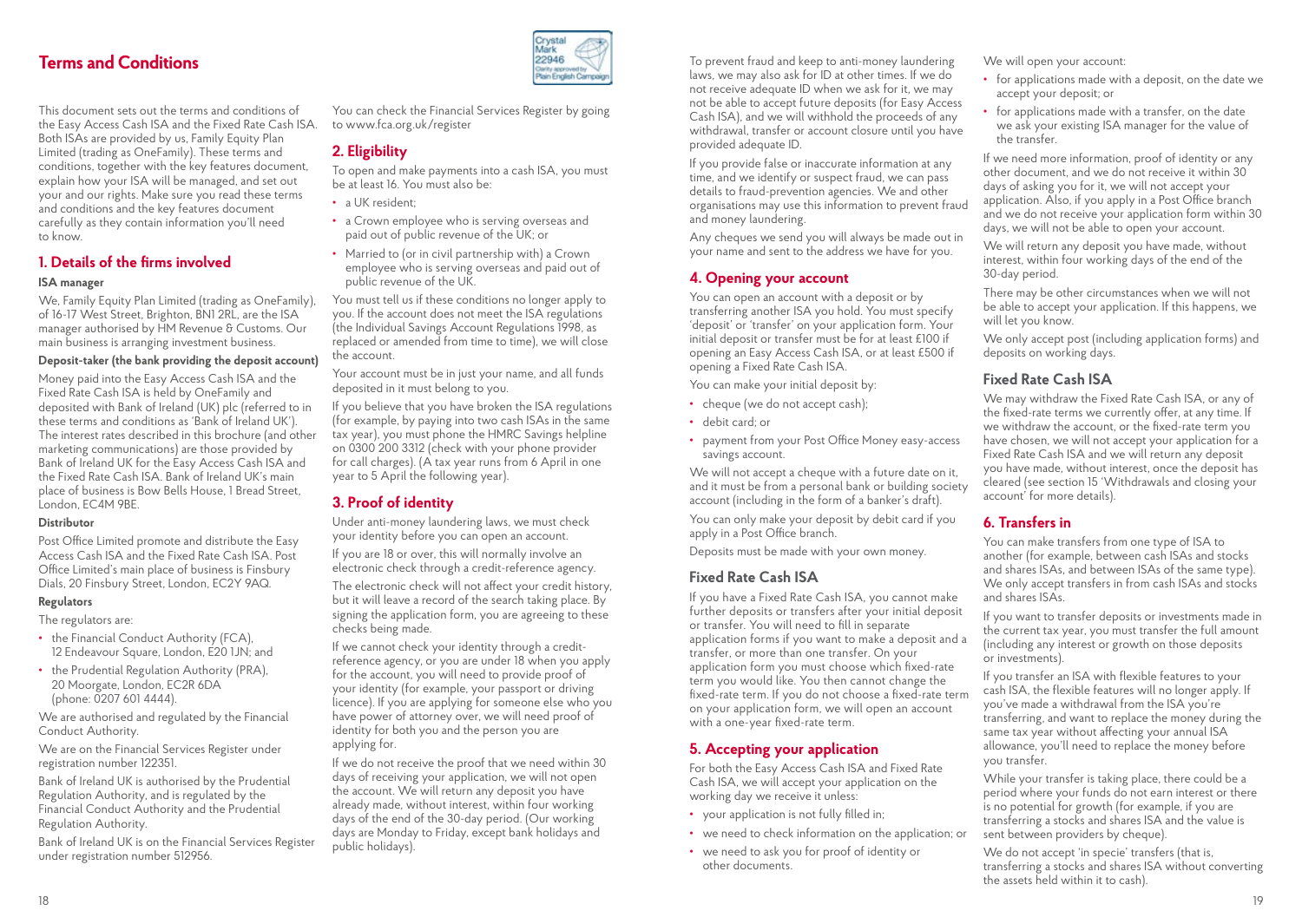#### **If you are transferring a cash ISA:**

If we accept your request for a transfer, the transfer value will normally start to earn interest:

- **•** from the date on the cheque for the transfer value;
- **•** from the date the electronic transfer payment is sent to us by your old ISA provider; or
- **•** from the 8th working day after we ask for the transfer payment from your old ISA provider;

#### whichever is earlier.

However, if you have asked us to delay the transfer (for example, because you have a notice period or

fixed-rate period on your existing ISA, or to avoid charges or loss of interest), interest will be paid from the later date you have specified.

#### **If you are transferring a stocks and shares ISA:**

The transfer value will start to earn interest from the working day we receive the cheque for the transfer value and a valid 'Transfer History Form' from your old ISA provider.

#### **Internal transfers**

If you already have an ISA provided by us, you can transfer it to open your cash ISA. This will close your existing ISA and any Direct Debits will be cancelled.

We will start the process of transferring your current ISA, and withdraw the money from it, on the first working day after:

- **•** we have accepted your application or Transfer Instruction Form; or
- **•** all relevant deposits have cleared;

#### whichever is later.

On the second working day after accepting your instruction, the transfer value will start earning interest in your new cash ISA.

If you are transferring an existing stocks and shares ISA, we will start the process of transferring it on the first working day after we have accepted your application or Transfer Instruction Form. Your units or shares will be sold on the second working day after accepting your instruction, and on the third working day the transfer value will start earning interest in your new cash ISA. The stocks and shares ISA will be closed as soon as all the units or shares have been sold and the money has been transferred.

You can ask us to close your existing ISA on a date later than that specified above. You must clearly state the later date in your application or Transfer Instruction Form.

#### **Transfers from other providers:**

If you are transferring an ISA you have with another ISA provider, we will ask the other ISA provider for the transfer within three working days of the day we accept your application.

#### **Easy Access Cash ISA**

You can open an account by transferring all or part of another ISA you have, you can then make further transfers in to your account as long as you have made at least one deposit (or a transfer containing all of the current tax year's deposits) in every full tax year that you have held your other ISA. (A full tax year does not include the tax year in which you opened your Easy Access Cash ISA).

To open an account with a transfer, you must fill in an application form. To ask for a transfer after your account is open, you must fill in a Transfer Instruction Form. You can get an application online at postoffice.co.uk, by calling us or from a main Post Office Branch. If you need a Transfer Instruction Form please call us.

#### **Fixed Rate Cash ISA**

Your transfer can be of all or part of another ISA you have.

#### **Transfers from other providers:**

If, after the fixed-rate term has started, we receive more transfer payments from your old ISA provider, we will accept them if we can, but we may not always be able to do so. In these cases, if we cannot return the transfer to your old ISA provider, we will return it to you. If we return the money to you, it will no longer benefit from the tax advantages of an ISA.

#### **7. Deposits**

#### **Easy Access Cash ISA**

Once your Easy Access Cash ISA is open, you can make deposits of £1 or more (although payments made by Direct Debit or over the phone with a debit card must be for at least £10).

Any deposits you make into your Easy Access Cash ISA will count towards your annual ISA allowance, regardless of whether you've made a withdrawal from your account during the same tax year.

You can make one-off deposits by sending us a cheque or paying with your debit card over the phone. You can also transfer money directly from your Post Office Money easy-access savings account. We do not accept cheques with future dates on them.

Once your account is open, you can make regular deposits of £10 or more by Direct Debit. If your bank regularly refuses to make the Direct Debit payments, we may write to you to let you know that we will no longer accept this method of payment.

You can also make deposits at Post Office branches by debit card, cheque or cash of up to £10,000. All deposits must be your own money. Direct Debits can only be set up using a UK personal current account on which you are named as an account holder.

If in any tax year you do not make a deposit into your

account (or a transfer containing the current tax year's deposits), you will not be able to make further deposits or transfers into your Easy Access Cash ISA in future tax years. A full tax year does not include the tax year you opened your account in.

#### **Fixed Rate Cash ISA**

Fixed Rate Cash ISAs are single deposit accounts. You can't make extra deposits so, if your initial deposit is less than the maximum you are allowed to pay in, you will lose the rest of your cash ISA allowance for the tax year.

#### **Accepting deposits**

The following table shows when your deposit will be accepted by us and start earning interest.

| <b>Applications and</b><br>deposits made at a<br><b>Post Office branch</b> | Day deposit<br>accepted                       |
|----------------------------------------------------------------------------|-----------------------------------------------|
| On the 3rd working day<br>Cheque                                           |                                               |
| Debit card                                                                 | after you have made<br>your deposit in a Post |
| Cash (extra deposits<br>only)                                              | Office branch (see the<br>note below)         |

| <b>Applications and</b><br>deposits sent by<br>post or phone             | Day deposit<br>accepted                                                               |
|--------------------------------------------------------------------------|---------------------------------------------------------------------------------------|
| Cheque                                                                   | The working day we<br>receive and date stamp<br>your cheque (see the<br>note below)   |
| Payment from your<br>Post Office Money<br>easy-access savings<br>account | On the 4th working day<br>after we accept your<br>instruction (see the note<br>below) |
| Direct Debit                                                             | The day the<br>Direct Debit payment<br>is received                                    |
| Debit card                                                               | The day your payment<br>is authorised                                                 |

#### *Note*

The timescales include the day the deposit is made or the Post Office Money easy-access savings account payment instruction is accepted (for example, if you make your deposit at a Post Office branch on a Monday, your deposit will be accepted into your account on the Wednesday).

We only accept deposits on working days. The only exception to this is debit card payments made over the phone, which we also accept on a Saturday.

20 21 We can only accept deposits once your account is open. If your account opens later than the dates in the

tables above, the date your account opened will be the date we pay your deposit into your cash ISA.

If you're using a payment from your Post Office Money easy-access savings account to open your cash ISA, we will accept your instruction to make the payment on the date we accept your application. We can only accept your deposit if the instructions contain enough information for us to identify your account. If we receive a deposit from you that would take you over your ISA allowance, we will normally accept any amount up to your allowance and return the rest. However, there may be circumstances where we cannot accept any of the deposit.

#### **Returning deposits**

Sometimes we have to return a deposit or part of a deposit. If we have already accepted a deposit and need to return it to you, we will not return it until it has cleared (see section 15 'Withdrawals and closing your account' for more details). When the deposit has cleared, we will return it (or part of it) within four working days.

If we are returning your deposit for one of the following reasons, we will return it to you without interest:

- **•** We've asked you to provide more information that we need before we can accept your application, and you send us the deposit before we've received the information we've asked for.
- **•** Accepting your deposit would take you over your annual ISA allowance (we will usually accept the amount up to your ISA allowance and return the rest, but there are times when we will need to return the full deposit). Remember that if you have invested in any other type of ISA in the same tax year, this will reduce the amount you can deposit into your cash ISA.
- **•** We receive a deposit from you after a deadline we've set at the end of the tax year and we need to return it to you (see section 8 'End of the tax year' below for more information on when we'll return your deposit).
- **•** You send us a deposit which contains too little information for us to identify your account.
- **•** We have set a deadline for opening an account with a deposit at the end of the tax year and we receive your application or deposit after that deadline.
- **•** You try to make more than one deposit into your Fixed Rate Cash ISA.

If you cancel your account, we will send your deposit back to you with any interest it has earned.

If we cannot accept a deposit or deposits as they do not meet the ISA regulations, and you are entitled to any interest earned on those deposits, that interest may be taxed. This will also apply if we close your account for any of the reasons given in clauses a) to e)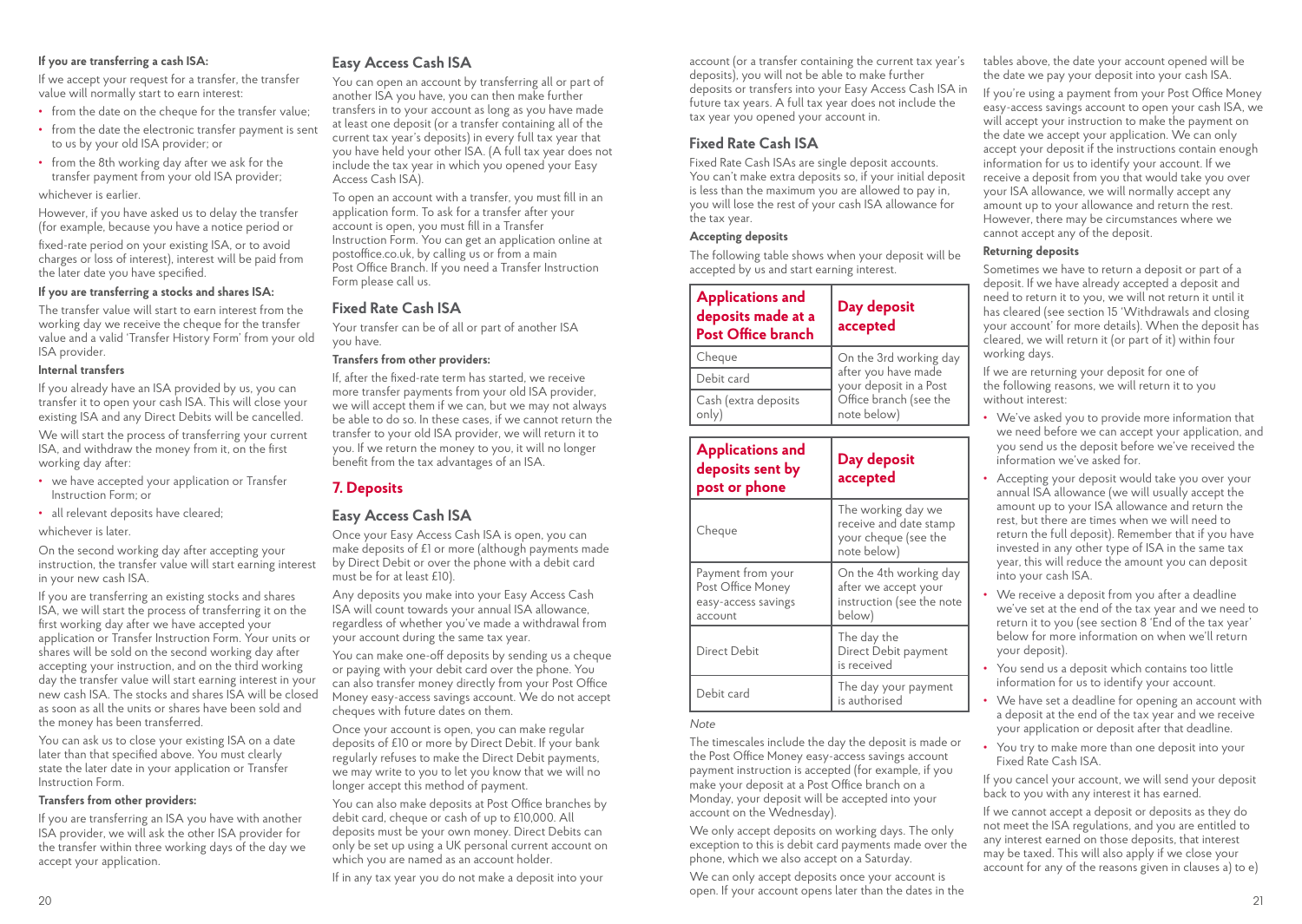in section 15 'Withdrawals and closing your account'. In these circumstances, if your ISA is a Fixed Rate Cash ISA you may also have to pay a breakage charge (see section 10 'Charges and Taxes' for more information).

#### **8. End of the tax year**

If you apply for your cash ISA towards the end of the tax year, and it does not open within that tax year, your application will no longer be valid. If this is the case, we will write to you.

At the end of the tax year, we may decide to accept applications, other documents and deposits on days that are not working days.

We may also decide to set one or more deadlines for us receiving all applications, information (including proof of identity) or deposits (or them being handed in or paid at a Post Office branch). This is to make sure we have enough time to process them before the end of the tax year.

If we cannot accept your application before the end of the tax year, you may not have enough time to apply for and open another cash ISA during the same tax year. This could result in you losing any unused ISA allowance.

If we set a deadline for accepting deposits at the end of the tax year, and we receive a deposit from you before 6 April but after a deadline we've set, we'll contact you to ask you whether you'd like us to accept your deposit in the next tax year (if this is possible under the ISA regulations) or whether you'd like the deposit returned.

If we can accept your deposit in the following tax year, we will accept it on the first working day of the new tax year. You will not receive any interest until we pay the deposit into your account.

If you want information about the annual deadlines, please contact us.

If, towards the end of a tax year, you send us an application for the next tax year, we may keep your application and open your ISA in the new tax year. If we do this, your ISA will open on the first working day of the new tax year (as long as we have everything we need to accept your application and open your account). Any deposit you've made to open the account will not earn interest until the account opens and your deposit is paid into your cash ISA.

#### **9. Cancellation**

If you would like to cancel, you can do so by writing to us within 14 days from the date your ISA opened. When we receive your instruction to cancel, we will close your account.

For a Fixed Rate Cash ISA, you will not have to pay a breakage charge if you cancel your account within the

14-day cancellation period.

If you cancel, the deposit we return will not be

considered to have been paid into a cash ISA and will not count towards your ISA allowance for the tax year. If you cancel, and any transfer you have asked for has already taken place, you will have the following options.

- **•** If the amount transferred includes deposits you have made in the current tax year, we can send you the transferred amount by cheque. In this case, you should not pay the funds into another cash ISA in this tax year.
- **•** You can transfer the funds back to the original ISA manager, if they choose to accept it.
- **•** You can transfer the funds to another ISA in the normal way. You will be able to do this regardless of whether the funds include deposits you have made in the current tax year. You will need to instruct your new ISA provider to ask us for the funds.

If your instruction to cancel does not specify which option you would like, we will not cancel the ISA until you tell us what you want to do with the funds.

If you've paid deposits into your cash ISA, or you ask us to send transferred funds to you, we will send them to you in full, together with any interest earned. We will send you the funds within four working days of us processing your instruction to cancel, or of the date the deposits have cleared, whichever is later (see section 15 'Withdrawals and closing your account' for more information). Your money will not earn interest after your account has been closed.

If you close your cash ISA after the 14-day cancellation period, your money will no longer benefit from the tax advantages of an ISA.

For a Fixed Rate Cash ISA, you will have to pay a breakage charge if you close or transfer to another ISA within the fixed-rate term.

#### **10. Charges and taxes**

We may charge a fee of £5 for cancelling and reissuing cheques or sending you copies of statements or extra statements.

We may introduce new charges or change our charges to reflect the cost of providing services to you.

If we reduce a charge, we will let you know about the change either before we provide the service to you, or as soon as possible after the change takes place. Notice of this change will usually be included with your annual statement.

If we introduce a new charge or increase a charge, we will give you at least 30 days' notice before the change takes place. If you do not accept the change, you will have 30 days from the date of the notice to close or transfer your cash ISA without paying a charge or losing interest.

If you choose to close your account, your money will no longer benefit from the tax advantages of an ISA.

You can contact us for a list of current charges.

Interest earned in an ISA is free of UK Income Tax and Capital Gains Tax, unless the ISA regulations are not met.

There may be other costs and taxes that are not paid through us or charged by us.

#### **Fixed Rate Cash ISA**

For the Fixed Rate Cash ISA, you will have to pay a breakage charge if, before the end of the fixed-rate term:

- **•** you close or transfer your account;
- **•** your account or deposit does not meet the ISA regulations; or
- **•** we have to close your account for any of the reasons set out in a) to e) in section 15 'Withdrawals and closing your account'.

The breakage charge will be equal to:

- **•** 90 days' interest for a fixed-rate term of up to one year;
- **•** 180 days' interest for a fixed-rate term longer than one year but shorter than five years; or
- **•** 365 days' interest for a fixed-rate term of five years or longer.

The breakage charge will be calculated on the basis that a year has 365 days.

This breakage charge will be taken from any interest earned. If not enough interest has been earned, it will be taken from the balance of your account.

#### **11. Interest**

#### **Easy Access Cash ISA**

Interest is calculated each day at a rate of 1/365 of the annual interest rate.

Deposits made with a debit card over the phone will start earning interest two working days after we accept your deposit. All other deposits will start to earn interest from the day we accept them.

For more information on when we will accept deposits and pay them into the account, see section 7 'Deposits'.

The balance of your Easy Access Cash ISA will earn a variable interest rate, meaning that the interest rate can change. Bank of Ireland UK set the rate of interest. The interest rate will only be changed for one or more of the following reasons.

- **•** To reflect changes to the Bank of England Base Rate.
- **•** To reflect UK deposit interest rates available for savings accounts.
- **•** To reflect any relevant changes in the law (including tax law), FCA or PRA rules, the ISA regulations, or relevant industry guidance or codes of practice; or
- **•** To respond to a decision or recommendation of any court, ombudsman or regulator;
- **•** if these changes, decisions or recommendations affect the interest rates that Bank of Ireland UK pay on their savings accounts.
- **•** To make sure that Bank of Ireland UK's business can survive in the long term.
- **•** To reflect the rates being paid on other Bank of Ireland UK accounts, so the variable interest rates paid reflect the features of those accounts (so that, for example, accounts with longer notice periods receive a higher rate of interest if other features are the same).

There may also be a bonus rate when you apply. If a bonus rate is available, the rate applied to your account will be the rate advertised on the date we receive your application or, if you apply at a Post Office branch, the date you hand your application in. We may change the bonus rate we offer, or withdraw it, at any time. The rate you receive will be confirmed in your welcome letter.

If a bonus rate is applied to your account, it will be paid for 12 months from the date that:

- **•** we accept your first deposit; or
- **•** the first transfer value starts to earn interest;

whichever is earlier.

For more information on when transfers start to earn interest, see section 6 'Transfers in'.

Details of current interest rates, including any bonus rate we are offering, can be found on postoffice.co.uk or in Post Office branches. Or you can phone us to find out the rates.

Interest will be paid into your account on 20 March each year.

You can ask to have your interest paid to your nominated account (the account you've chosen for withdrawals or the proceeds of your account to be paid into).

Interest payments will normally appear in your nominated account within four working days of the day the interest is added to your ISA. We can only send interest to your nominated account if the amount of interest is £10 or more.

If an interest payment sent to your nominated account is not accepted by your bank or building society, we will send that payment to you by cheque. Any further interest payments will be added to your ISA until you give us details of a new nominated account.

If we send you an interest payment by cheque and you do not cash it or pay it into an account within six years, we may decide to pay the amount of the interest to a charity of our choice. You will still be able to claim this money from us at a later date.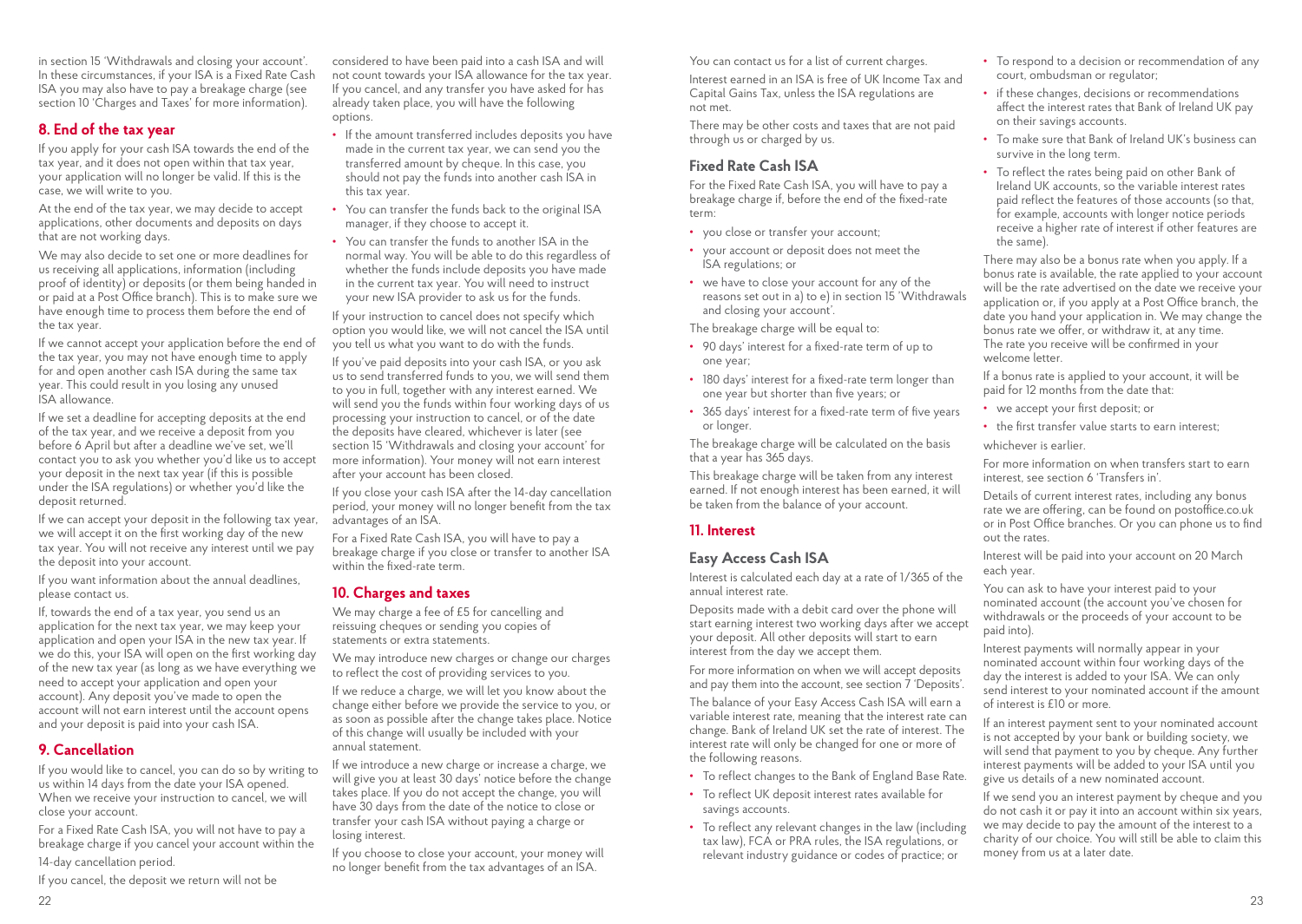#### **Fixed Rate Cash ISA**

The fixed rate applied to your account is the rate advertised for your chosen fixed-rate term on the date we receive your application or, if you apply at a Post Office branch, the date you hand your application in. The interest rate you receive will be confirmed in your welcome letter.

Current interest rates can be found on postoffice.co.uk or in Post Office branches. Or you can phone us to find out the rates. The fixed rates we offer can change at any time.

Interest is calculated each day at a rate of 1/365 of the annual interest rate.

Interest will be added to your ISA each year on the anniversary of the start date and then on the date the fixed-rate term ends.

You can ask to have your interest paid to your nominated account.

Interest payments will normally appear in your nominated account within four working days of the day the interest is added to your ISA. We can only send interest to your nominated account if the amount of interest is £10 or more.

If an interest payment sent to your nominated account is not accepted by your bank or building society, we will send that payment to you by cheque. Any further interest payments will be added to your ISA until you give us details of a new nominated account.

If we send you an interest payment by cheque and you do not cash it or pay it into an account within six years, we may decide to pay the amount of the interest to a charity of our choice. You will still be able to claim this money from us at a later date.

#### **During the fixed-rate term**

During the fixed-rate term:

- **•** you will receive a fixed rate of interest for the term you chose on your application form; and
- **•** if you have opened your account with a deposit, your deposit will start to earn interest from the day we accept it.

#### **For more information about when deposits will be accepted and paid into your account, see section 7 'Deposits'.**

#### **After the end of the fixed-rate term**

When the fixed-rate term ends, we will start to pay a variable interest rate (that is, a rate that may change). Bank of Ireland UK set the rate of interest. The interest rate will only be changed for one or more of the following reasons.

- **•** To reflect changes to the Bank of England Base Rate.
- **•** To reflect UK deposit interest rates available for savings accounts.
- **•** To reflect any relevant changes in the law (including

tax law), FCA or PRA rules, the ISA regulations, or relevant industry guidance or codes of practice; or

- **•** To respond to a decision or recommendation of any court, ombudsman or regulator;
- **•** if these changes, decisions or recommendations affect the interest rates that Bank of Ireland UK pay on their savings accounts.
- **•** To make sure that Bank of Ireland UK's business can survive in the long term.
- **•** To reflect the rates being paid on other Bank of Ireland UK accounts, so the variable interest rates paid reflect the features of those accounts (so that for example, accounts with longer notice periods receive a higher rate of interest if other features are the same).

We will add interest to your account on 20 March each year.

#### **12. Changes to the interest rate**

If we are reducing the interest rate, we will tell you about this a minimum of 14 days before:

- **•** the change takes place, if you have an Easy Access Cash ISA with a balance of £100 or more;
- **•** the fixed-rate term on your Fixed Rate Cash ISA is due to end, if your account has a balance of £100 or more.

When we tell you about the change, we will confirm the reason for it, which will be one of the reasons listed in section 11 'Interest'.

Information about interest rate changes, including details of current rates, is also available by:

- **•** visiting the Post Office website at postoffice.co.uk; or
- **•** contacting customer services.

#### **13. Communication**

Every year, we will send you a statement setting out the year's payments and the balance of your account as of 31 December, including interest earned but not yet added to your account.

You can get an up-to-date value and details of any recent payments by phoning or writing to us.

#### **14. Transfers out**

You can transfer your ISA to another ISA provider.

If you have a Fixed Rate Cash ISA and you transfer it within the fixed-rate term, you will have to pay a breakage charge. There is no charge if you transfer your ISA once the fixed-rate term has ended.

If you are transferring to another ISA provider, you will need to contact them to arrange the transfer. If you are transferring your ISA to a new or existing ISA provided by us, you will need to fill in the relevant application or Transfer Instruction Form.

Transfers to another ISA must be the full balance, and when you make the transfer your account will close.

If you decide to transfer the current tax year's deposits to another type of ISA, you will be considered to have not paid into a cash ISA during the current tax year. We will begin the transfer process when we receive a valid instruction from the new ISA provider, or a filled-in application or Transfer Instruction Form if you are transferring to a new or existing ISA provided by us.

The money in your ISA will be withdrawn and your ISA closed by the working day after we receive the instruction from you or the new ISA provider. We will not accept any further deposits and will refund them to you once they have cleared. If you have a Direct Debit set up, it will be cancelled.

You can ask us to withdraw the cash held within your ISA on a later date of your choice. That date should be clearly stated in the instruction from your new ISA provider, or in your application or Transfer Instruction Form if you are transferring to another ISA provided by us.

We will send you a final statement as of the date of transfer.

#### **Transfers to other providers:**

The transfer amount will be sent to the new provider within three working days of:

- **•** the day the account is closed; or
- **•** the day all relevant deposits have cleared; whichever is later.

#### **Internal transfers:**

If you are transferring your ISA to another ISA provided by us, your transfer value will be paid into the new ISA as explained in the terms and conditions of the account you're transferring to.

#### **15. Withdrawals and closing your account**

Post Office Money Cash ISAs do not have flexible features. This means that once you withdraw the funds, your money will lose the tax advantages of an ISA and cannot be replaced in your ISA without affecting your annual ISA allowance. If you have already used your full ISA allowance in a tax year, you will not be able to make further deposits into your cash ISA in that tax year, even if you've made a withdrawal from your account.

To help prevent fraud and keep to anti-money laundering law, we may decide that we cannot process requests for a withdrawal or to close the account over the phone. In this case you will need to provide us with ID before we can process your request.

For the same reasons, withdrawal limits may apply and we may need ID before we can process requests made in writing.

Deposits made by debit card over the phone and electronic transfers will have cleared and be available for withdrawal one working day after we have accepted them.

Deposits made by cheque will have cleared and be available for withdrawal six working days after we have accepted them.

Deposits made by direct debit will have cleared and be available for withdrawal four working days after we have accepted them.

Deposits made by transfer cheque will have cleared and be available for withdrawal two working days after we have accepted them.

If you make a withdrawal or close your account, your money will be withdrawn from your ISA as soon as:

- **•** we receive a valid verbal or written instruction; and
- **•** all relevant deposits have cleared.

Interest will be paid up to and including the date of withdrawal or closure.

Once we have received your instruction to withdraw money or close your account, you cannot cancel or change it.

When you make a withdrawal or close your account, we will send you the funds within four working days of the day that:

- **•** your cash is withdrawn or your account is closed; or
- **•** we have received the necessary authorisation and any ID we have asked for;

#### whichever is later.

If you do not have a nominated account, we will send you the funds by cheque.

If you have a nominated account, we will pay the funds directly into that account, unless you have told us to send you a cheque.

Payments to your nominated account should normally appear in that account within three working days.

If the bank or building society your nominated account is held with refuses to accept the withdrawal payment, we will send all future withdrawal payments to you by cheque until you give us details of a new nominated account.

We will close your ISA:

- **•** if you ask us to;
- **•** on death;
- **•** if you transfer the full balance to another ISA; or
- **•** if HMRC tell us your account does not meet the ISA regulations.

We may close your ISA in the following circumstances.

a) If we have good reason to suspect that you have given us false or incorrect information, which affected our decision to accept your application for your account.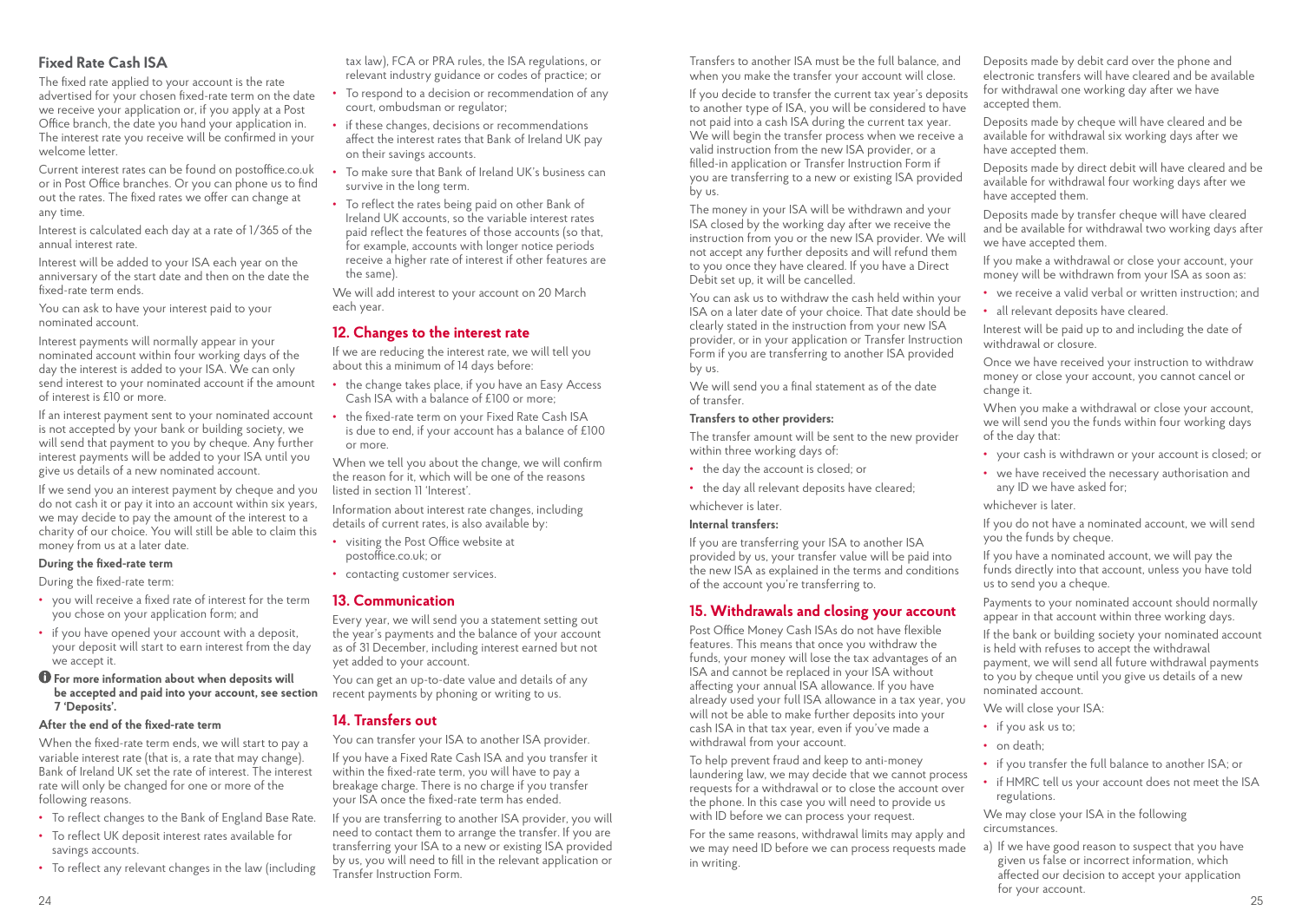- b) If we have good reason to suspect that your account is being used for illegal purposes.
- c) If you behave in an abusive, threatening or violent way towards our staff.
- d) If you were not entitled to open your account.
- e) If we have to do so by law, under FCA or PRA rules, or under the ISA regulations.
- f) If no deposits have been made for a full tax year and your account has a balance of less than £1.

If we close your ISA for reason f) above, we will give you at least 30 days' notice.

#### **Easy Access Cash ISA**

You can make a withdrawal or close your account by phoning or writing to us. Interest will be paid up to and including the day you either make a withdrawal or close your account.

There is no limit on the number of withdrawals you can make.

The minimum amount you can withdraw is £10, or the full value of the ISA if this is lower. You cannot set up regular withdrawals and you cannot make withdrawals at a Post Office branch.

#### **Fixed Rate Cash ISA**

You can make a withdrawal or close your account after the end of the fixed-rate term by phoning or writing to us. There is no limit on the number of withdrawals you can make.

The minimum amount you can withdraw is £10, or the value of the ISA if this is lower. You cannot set up regular withdrawals and you cannot make withdrawals at a Post Office branch.

If you need your money before the end of the fixed-rate term, you can only do this by transferring to another ISA or closing your account. You will have to pay a breakage charge.

If you've made a deposit to open your account, and you close it during the same tax year, you will not be able to make deposits into another cash ISA until the next tax year.

If we close your ISA for a reason set out in a) to e) above, we may charge a breakage charge.

#### **16. Nominated accounts**

You can choose to set up a nominated account (an account which withdrawals or the proceeds of your account will be paid into).

If you have chosen to have your interest payments sent to you each year, you must set up a nominated account for us to pay the interest into.

You can set up a nominated account when you apply for your ISA, or by phone or writing to us at a later date with your bank or building society account details.

If you set up a nominated account, we will send any payment that you ask for straight into that account by 'direct credit'. If you are not sure whether the account you want to nominate will accept this type of payment, check with your bank or building society first.

The account you nominate must be a personal account with a bank or building society in the UK. You must be named as an account holder. To help prevent fraud and keep to anti-money laundering law, we may check your nominated account to confirm that it is genuine and that it belongs to you. We may withhold any payment you have asked us to make to that account until we get this confirmation.

#### **Easy Access Cash ISA**

If you set up a Direct Debit to make deposits into your ISA, the account the Direct Debits are paid from will become your nominated account. If you change the account we collect Direct Debits from, your nominated account will change accordingly.

If you make a deposit by debit card over the phone, this will not affect your nominated account details. You can make a deposit by debit card from an account which is not your nominated account as long as the account is in your name.

#### **17. Death**

When you die, your account's tax benefits will continue. The funds in the account will be referred to as 'administration-period investments' held in a 'continuing account of a deceased investor' until:

- **•** the administration of your estate is finalised;
- **•** the account is closed; or
- **•** three years after the date of your death;

whichever is earlier. The value of your ISA will form part of your estate.

We will suspend the account on the working day we receive all the documents we have asked your personal representative to provide, including proof of your death. We will not make a breakage charge.

Any interest earned on your account after the date of your death will be paid gross (without tax being taken off).

We will pay out the proceeds of the account within four working days of the day:

- **•** the account is closed; or
- **•** any relevant deposit has cleared;

whichever is later.

If, when you died, you were married or in a civil partnership, your husband, wife or civil partner can benefit from an 'additional permitted subscription' allowance. This allowance will allow them to pay an extra amount into ISAs, without affecting their own ISA allowance for the tax year.

26 декември 1922 година в 2012 година в 2012 године и 2012 година в 2012 године и 2012 година в 2013 година в 2<br>26 декември 1922 година в 2012 година в 2012 година в 2012 година в 2013 година в 2013 година в 2013 година в Although we do not currently accept additional

permitted subscriptions, the allowance can be transferred to another ISA provider. This normally needs to be done within three years from the date of your death. We can provide more information on this.

#### **18. General terms**

#### **Security**

You must keep the personal details we hold about you up to date, and make sure that arrangements for receiving post at your address are secure. You must check any statement carefully and tell us straight away if you think it contains any mistakes.

To help prevent fraud, you should take steps to keep your account information safe and secure. This should include the following.

- **•** Memorising your account information.
- **•** If you set up security details on your account, choosing details that only you would know and that are different to other accounts or products that you hold.
- **•** Not writing down or recording your account information or security details. If you do need to write these down, do so in a way that other people would not recognise.
- **•** Never allowing anyone else to use your account information or security details.
- **•** Never responding to an email asking for your account information or security details. We will never email you asking for this information. If you do receive an email like this, it could be someone trying to steal your account information or security details by pretending to be us. This is known as 'phishing'.

You must tell us immediately if you know or suspect that your account information or security details may be known by others, or if you believe that someone else has made a withdrawal from your account.

If you act fraudulently or without reasonable care, you may be liable for any losses that arise as a result. This includes allowing others to use your security details or account information. We may decide that you have acted without reasonable care if you do not take steps to keep your account information or security details safe, as set out above.

#### **Instructions about your account**

All instructions you send us in writing must be signed by you. We can refuse any request or instruction about your account if we have good reason to believe that:

- **•** it was not made by you;
- **•** it might cause us to break the law; or
- **•** your account is being used for illegal purposes.

If you send us an instruction which contains unclear or

incomplete information, we will contact you for more information. We will not act on any instruction until we have received all the information we need to make sure your instruction is processed correctly and in line with the terms and conditions of your account.

#### **Ownership**

The account will be in your name only, and this cannot be changed. This means that only you can own the funds held in your account. You cannot transfer the account to anyone else and you cannot use the account as security for a loan.

#### **Compensation**

Compensation may be paid to the ISA or to individual ISA holders. If we have made a mistake that has resulted in a financial loss, we may pay compensation to you, whether or not you have complained about the mistake.

We will only pay compensation if the financial loss is £1 or more at the time of the mistake.

If the compensation would be a cash payment (for example, paid to you by cheque), the compensation would normally need to be £5 or more. Wherever possible, we try to work out any compensation payments in line with guidance provided by the Financial Ombudsman Service.

#### **Conflicts of Interest**

We aim to run our business so that conflicts of interest do not arise. However, we have in place a Conflicts of Interest Policy to help us identify and record any conflicts that may arise between our customers, us, our employees, our funds, our associated companies or any companies we delegate our role or responsibilities to.

A summary of our Conflicts of Interest Policy is set out below -

- **•** We will consider the best interests of all our customers and treat them fairly.
- **•** We have procedures in place to make sure that employees identify and report any new conflicts of interest.
- **•** We will keep a written record of any conflicts, or potential conflicts of interest.
- **•** If appropriate, we will tell you about any relevant conflict of interest before dealing with you.
- **•** We will carry out regular reviews to identify any new conflicts of interest.

If there is ever a conflict of interest, we will manage it to make sure that all customers are treated fairly and to minimise any possible negative effect this could have on our customers.

You can get a copy of our full Conflicts of Interest Policy from us.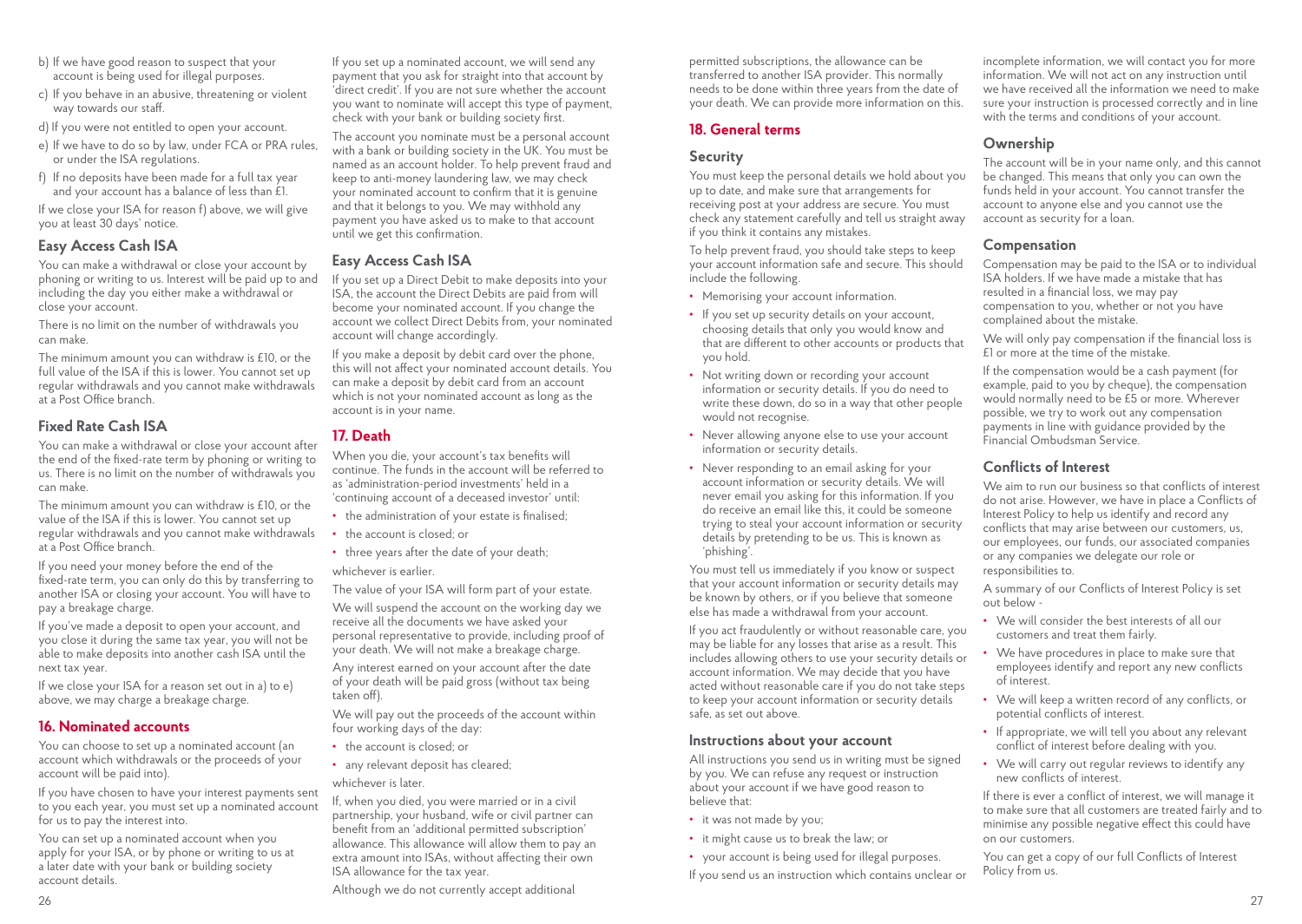#### **The ISA Manager**

We, as the ISA manager, can appoint any person to give advice on, or perform, any of our roles or responsibilities under these terms and conditions. We may give details of your account to any such person when necessary. We will always remain responsible for managing the ISA and will make sure that any person acting for us is competent.

We may resign or retire as ISA manager. If we do this, we will transfer our roles and responsibilities as ISA manager to another ISA manager approved under the relevant FCA and PRA rules and the ISA regulations. If this happens, we will give you at least 30 days' notice. Any new ISA manager will be responsible for carrying out all of our duties and obligations, and we will be released from all of those duties and obligations.

#### **Your FCA categorisation and what this means**

The Financial Conduct Authority (FCA), one of our regulators, requires us to categorise all our customers. We have categorised you as a 'retail client'. This means you will get the highest level of protection available under the FCA and PRA rules and the guidance set out by the FCA.

How you are categorised does not affect your right to refer complaints to the Financial Ombudsman Service or claim compensation from the Financial Services Compensation Scheme (FSCS).

#### **Corporate governance**

OneFamily is the trading name for a group of companies which includes Family Equity Plan Limited, us, and Family Assurance Friendly Society Limited (Family Assurance).

If you opened your account before 6 April 2018, you would have become a member of Family Assurance. Family Assurance is committed to keeping to the UK Corporate Governance Code where it is relevant to mutual insurers. The code sets out good practice in terms of how a company is managed and the rights of its customers. Family Assurance's directors believe that it is important to listen to customers' views, and to consider them when making decisions about the business.

If you opened your account before 6 April 2018, we encourage you to talk to us and take an active interest in how Family Assurance is run. For more information, go to the 'Member Relations' section on www.onefamily.com. You can also email feedback to members@onefamily.com, or write to:

Member Relations Team

OneFamily 16-17 West Street Brighton East Sussex BN1 2RL

You should not use these contact details for any question about, or instructions for, your ISA.

#### **Holding your money**

We will hold your money under a 'bare trust'. This keeps your money separate from our own funds, so it is protected if we cannot continue trading. This also provides protection for your money when it's held with Bank of Ireland UK and when, in some cases, it's briefly held with NatWest or RBS.

For more details about where your deposits will be held, see the 'Deposit Protection' section contained within this brochure. That section also contains important information about making deposits in a Post Office branch

Please note that you will only receive interest while you have money in your ISA (so you will not receive interest while you are waiting for your ISA to open). See section 11 'Interest' for details of when your money will start to earn interest.

#### **Liability**

If, after making reasonable attempts, we cannot provide services because of something beyond our control (including industrial action or the failure of equipment or power supplies), we will not be liable to you for any loss you may suffer as a direct result.

We have no liability for any action we have taken, or failed to take, unless we have been negligent. This does not restrict or remove any liability we may have by law or under FCA and PRA rules or the ISA regulations.

#### **19. Important information**

These terms and conditions, together with the terms set out in the key features document and your application, form the legal contract between you and us (the agreement).

We will run your account in line with the agreement, the FCA and PRA rules, the ISA regulations, and PRA, FCA and HMRC guidance that applies to ISAs. If any of the terms or conditions set out in the agreement are different to the FCA and PRA rules or the ISA regulations, the relevant rules or regulations will apply.

The information in the key features document, and in these terms and conditions, is based on our understanding of current law (including tax law), the FCA and PRA rules, the ISA regulations, and PRA, FCA and HMRC guidance. These could change in the future and affect the benefits of your account.

The law of England and Wales will apply to your account and the agreement. All communications with you will be in English, except for certain marketing material available in Post Office branches based in Wales, which will also be available in Welsh. All payments will be in pounds sterling.

#### **Changes to the agreement**

We can change the agreement, but only for one or more of the following reasons.

- **•** To make it easier to understand or fairer, or to correct mistakes.
- **•** To improve the service to you or make it more efficient or cost-effective.
- **•** So we can keep to law (including tax law), FCA and PRA rules, the ISA regulations, or relevant industry guidance or codes of practice.
- **•** To respond to a decision or recommendation of any court, ombudsman or regulator.
- **•** So we can make reasonable changes to the way we manage your account as a result of changes in technology or in the systems we use.

If we make a change to keep to any relevant law, rule, regulation, industry guidance or code of practice, or if we make a change that does not disadvantage you, we may make the change without giving you notice.

If we make a change for any other reason, and this has a negative effect on you, we will tell you at least 30 days before we make the change. You then have up to 60 days from the date of our notice to transfer or close your account without you having to pay a breakage charge or lose any interest.

We will not make any changes which might break the FCA or PRA rules or the ISA regulations.

**Please note that the information under 'Changes to the agreement' above does not apply to changes to variable rates of interest or to charges. Please see section 11 'Interest' and section 10 'Charges and taxes' for details of how variable interest rates and charges can change.**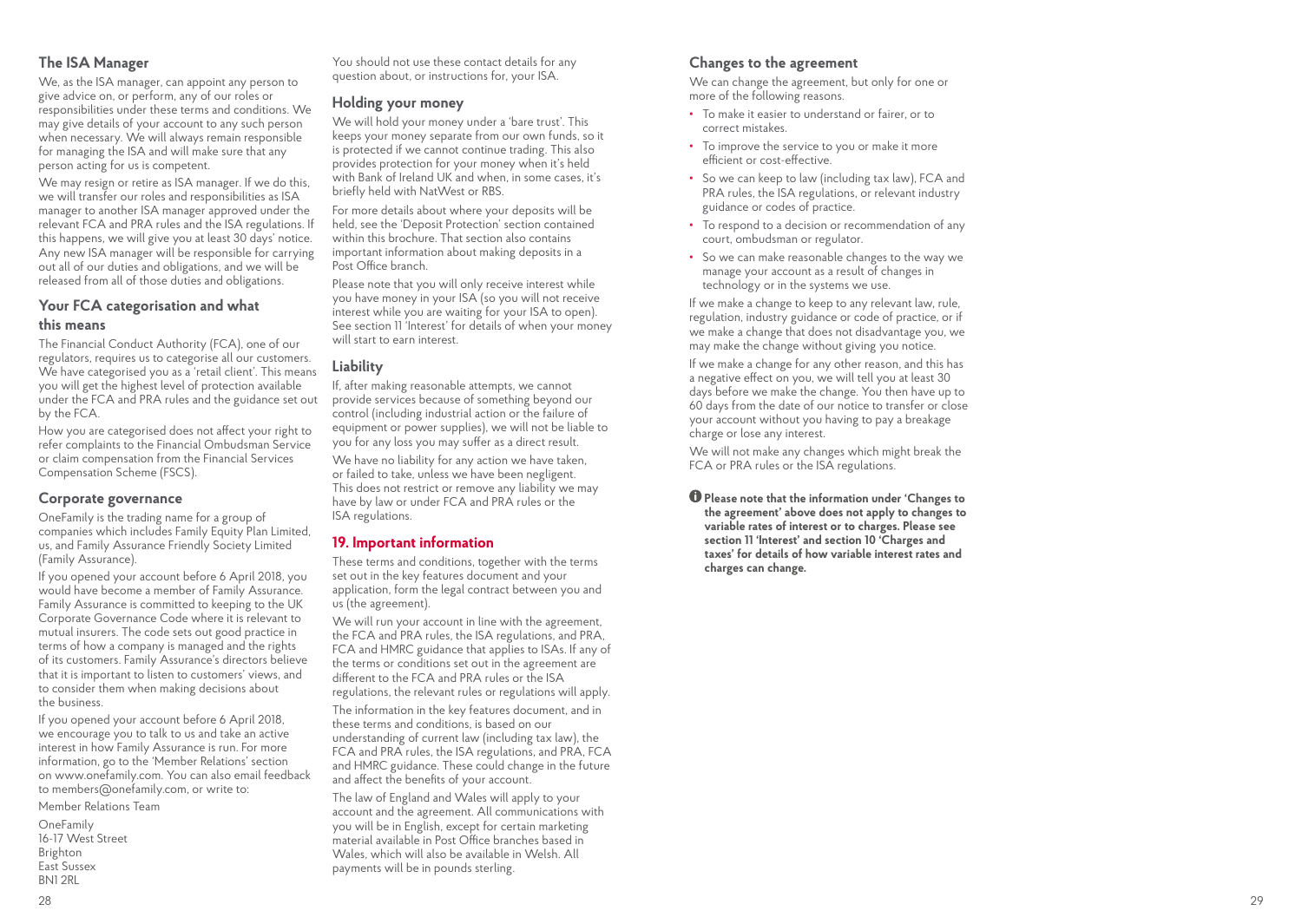# **Post Office Privacy Policy How long do we keep your personal information?**

At Post Office we're committed to protecting your personal information and respecting your privacy in everything we do. This summarised Policy lets you know what data we collect about you, how we use it and gives you information about your rights and how you can get in touch with us.

For more detail, please go to **www.postoffice.co.uk/privacy**

#### **We are:**

- **•** Post Office Limited is registered in England and Wales. Registered Number 2154540. Registered Office: Finsbury Dials, 20 Finsbury Street, London, EC2Y 9AQ.
- **•** Post Office Management Services Limited is registered in England and Wales. Registered Number 08459718. Registered Office: Finsbury Dials, 20 Finsbury Street, London, EC2Y 9AQ

We have a Data Protection Officer who can be contacted at the address above or by sending an email to **data.protection@postoffice.co.uk**.

#### **We collect:**

name, address, contact details, date of birth, marketing preferences and other information you give us in order to apply for the product. Additional data including opinions may be collected through your correspondence with us. To provide you with other products and services that you may be interested in our data is enriched with other information from other sources.

#### **Why we collect personal information about you and what we do with it?**

We use your data – to provide the product or service, to comply with law, where we have your agreement or consent and where a reasonable justification exists.

We use your information:

- **•** To provide information about exciting offers and deals. We only contact you in the ways you have given us permission for. You can change your mind at any time – see 'Your Rights and Choices'.
- **•** To enhance or improve your experience with us. Our communications about offers are tailored specifically based on your preferences and habits ('profiling').
- **•** In combination with other customers' data, including anonymised external information to better understand our markets. This analysis and segmentation ensures we offer competitive products and services ('profiling').
- **•** For internal business processes- like transacting with partners, conducting audits, producing management information, managing complaints, to assist in training, quality assurance and compliance.
- **•** For customer feedback surveys, to prevent fraud and to comply with anti-money laundering regulations.
- **•** To manage your rights under the UK Data Protection Act including managing marketing suppression lists.
- **•** For obligations imposed by law enforcement agencies and other organisations.

#### **Who we share your information with**

We never sell your information and only pass it to our trusted partners and service providers. Bank Of Ireland (UK) plc provide our Financial products and you should read their Privacy Policy which will be provided to you when you request to open a product.

#### **Transferring information outside of the EEA**

Your personal information may be processed outside the European Economic Area (EEA) where privacy laws may not provide protection to the same level as in the UK. Before any transfer takes place, steps are taken to ensure your personal information is adequately protected and safeguards such as standard contractual clauses are in place.

Your personal information is removed after its purpose has been served and after either party can make a legal claim, or where required for legal or regulatory reasons.

#### **Your Rights and Choices**

You can object to Direct Marketing by calling 03457 22 33 44, text phone 03457 22 33 45, sending an email to **pol\_marketpermissions@response-services.co.uk** or by writing to Marketing Preference Team, Finsbury Dials, 20 Finsbury Street, London, EC2Y 9AQ.

You can request a copy of all personal information held about you by contacting our Information Rights Team.

You have the right to lodge a complaint with the Information Commissioner's Office. See https://ico.org.uk/

You have qualified rights to withdraw consent, have information about you corrected, deleted, provided to you ('portability') and the right to object or to restrict processing of your data. You may request human intervention where automated processing has taken place.

#### **Contact Us**

For information about our privacy practices and to exercise any of these rights then please contact our Information Rights Team by:

Writing to: Post Office Information Rights Team, Finsbury Dials, 20 Finsbury Street, London EC2Y 9AQ. Email: information.rights@postoffice.co.uk